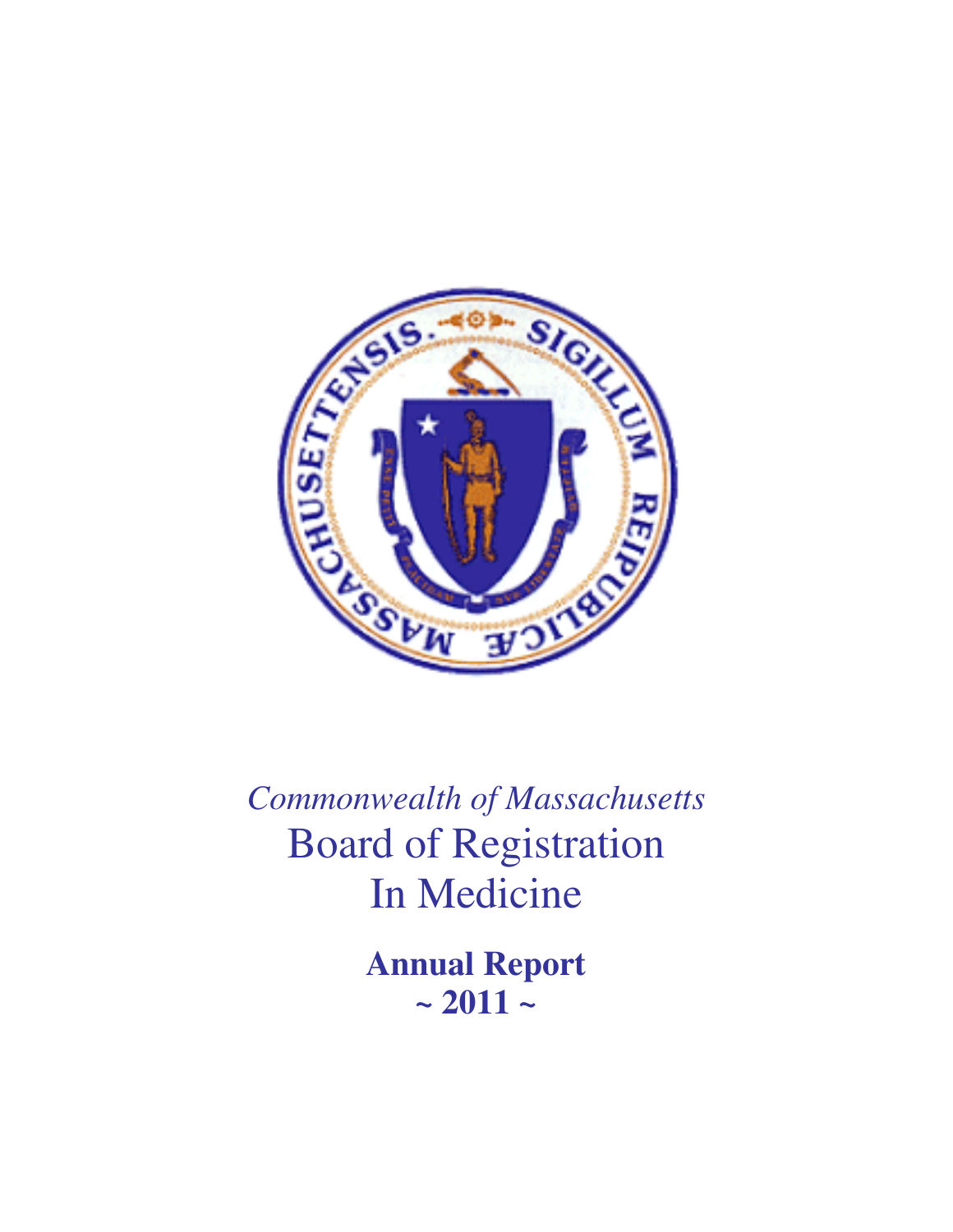

**Timothy P. Murray**  *Lieutenant Governor* 

*Commonwealth of Massachusetts*  **Board of Registration in Medicine 200 Harvard Mill Square, Suite 330 Wakefield, Massachusetts 01880** 

**Peter Paige, M.D.**  *Chair* 

**Honorable Herbert Hodos**  *Vice Chair* 

> **Mary Jo Harris, Esq.**  *Secretary*

**Melissa Hankins, M.D.**  *Physician Member* 

> **Thea James, M.D.**  *Physician Member*

**Gerald Healy, M.D***. Physician Member* 

**Candace Lapidus Sloane, M.D.**  *Physician Member* 

His Excellency Deval L. Patrick Governor of the Commonwealth And the Honorable Members of the General Court

Dear Governor Patrick and Members of the General Court:

On behalf of the Board of Registration in Medicine I am pleased to announce the submission and availability of the Board's Annual Report for 2011. The full report can be found on the Board's website at www.mass.gov/massmedboard.

2011 saw another year of continued focus on patient safety. The Board's every effort is in service to patients, the physicians who care for them and the improvement of health care in the Commonwealth.

For these reasons the Board maintains the highest standards for licensing physicians to practice in the Commonwealth, and it holds licensees to the highest standards of competence and conduct. But those are only means to an end. Protecting patient safety and ensuring the delivery of quality health care is the ultimate goal, and the Board's vision and commitment are focused squarely on that goal.

Many individuals, agencies and institutions share this goal, and the Board is a proud partner with the Executive Office of Health and Human Services, the Department of Public Health, the Massachusetts Medical Society, the Massachusetts Hospital Association, individual hospitals, patient and health care advocates, and many others.

This Annual Report presents the empirical evidence of the Board's work: licenses issued, discipline imposed, reports received. The work of improving health care wherever it is practiced, however, is not merely statistics -- it is a process, and a never ending one. In addition to the numbers, this report highlights the Board's efforts to protect the public, serve as a thoughtful regulator of the practice of medicine, and advocate for health care quality.

Sincerely,

Peter Paige

 Peter Glenn Paige, M.D. **Chair**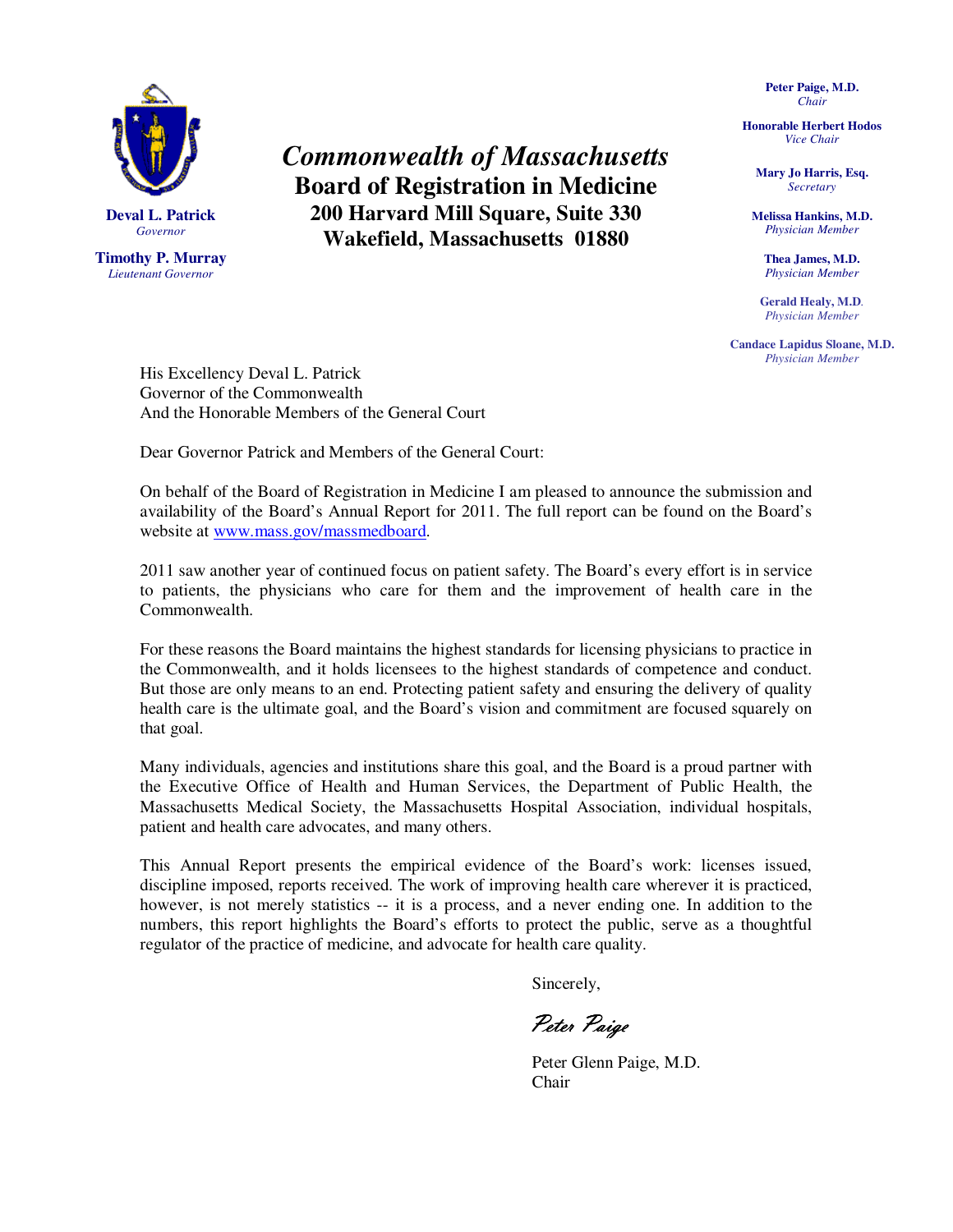# **Board of Registration in Medicine 2011 Annual Report**

| <b>Topic</b>                                                                                                                                                                                                                                                                                                                                                                                                             | Page                                               |
|--------------------------------------------------------------------------------------------------------------------------------------------------------------------------------------------------------------------------------------------------------------------------------------------------------------------------------------------------------------------------------------------------------------------------|----------------------------------------------------|
| <b>Mission of the Board</b>                                                                                                                                                                                                                                                                                                                                                                                              | 1                                                  |
| <b>Members of the Board</b>                                                                                                                                                                                                                                                                                                                                                                                              | 2                                                  |
| <b>Executive Director's Message</b>                                                                                                                                                                                                                                                                                                                                                                                      | 5                                                  |
| <b>Structure of the Board</b>                                                                                                                                                                                                                                                                                                                                                                                            | 6                                                  |
| <b>Major Board Activities in 2011</b><br><b>Updating the Board's Regulations</b><br><b>Report of the Expert Panel on Breast Reconstruction</b><br><b>Root Cause Analysis</b><br><b>Ambulatory Surgical Center Reporting</b><br><b>QPSD</b> Conference<br><b>Online Initial Physician Licensing</b><br><b>Credentialing Verification Organization</b><br><b>Limited License Workshops</b><br><b>Health Care Workforce</b> | 11<br>12<br>13<br>14<br>15<br>15<br>16<br>16<br>16 |
| <b>Statistical Appendix</b>                                                                                                                                                                                                                                                                                                                                                                                              | 18                                                 |

# **Table of Contents**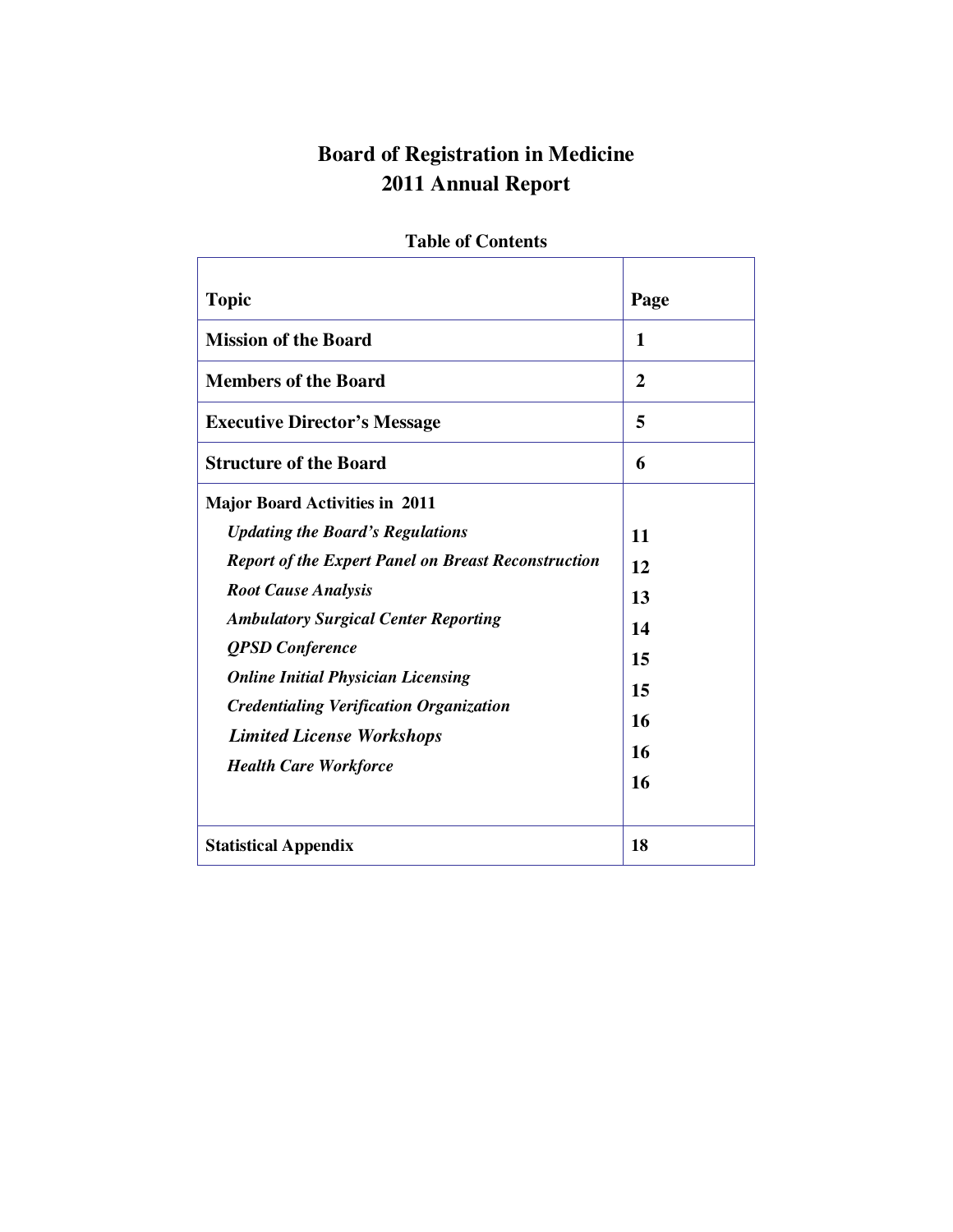

# *Commonwealth of Massachusetts*  Board of Registration in Medicine

Annual Report

2011

# **Mission Statement**

The Board of Registration in Medicine's mission is to ensure that only qualified physicians are licensed to practice in the Commonwealth of Massachusetts and that those physicians and health care institutions in which they practice provide to their patients a high standard of care, and support an environment that maximizes the high quality of health care in Massachusetts.

*The doctor of the future will give no medicine but will interest his patients in the care of the human frame, in diet and in the cause and prevention of disease. ~Thomas Edison*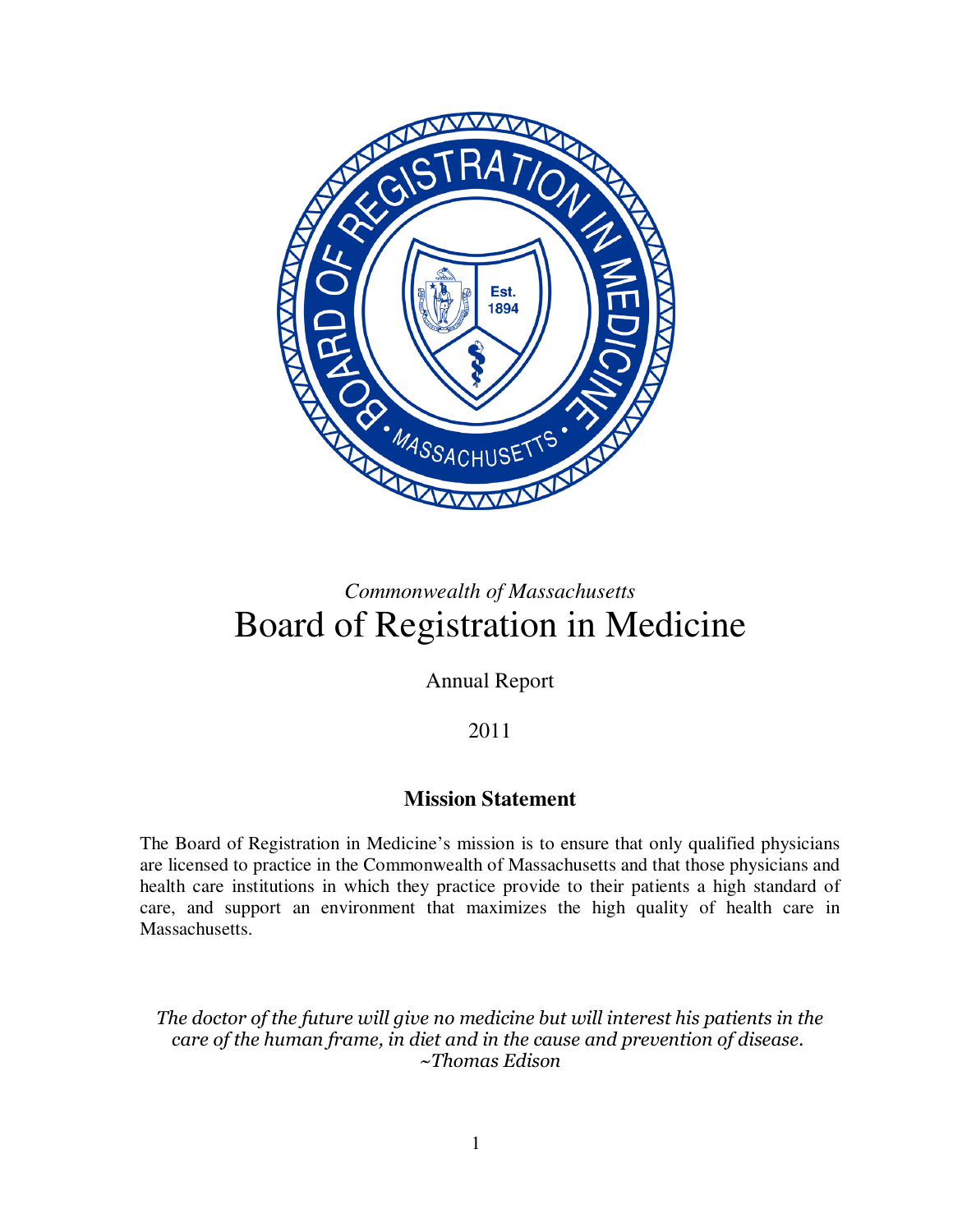# **MEMBERS OF THE BOARD**

### **Peter Glenn Paige, M.D., Chair, Physician Member**

Dr. Paige was appointed to the Board in 2006 and reappointed in 2009. He is a Boardcertified Emergency Medicine Physician, and a graduate of SUNY Health Science Center Medical School in Syracuse, NY. Dr. Paige completed his residency at the University of Massachusetts Medical Center in Worcester. He is Associate Chief Operating Officer at UMass Memorial Medical Center and Vice-Chair of the Department of Emergency Medicine and Clinical Associate Professor. He is very active in the community and was named Volunteer of the Year by the American Heart Association, Northeast Affiliate, for his hard work as Chairman of the Worcester Heart Ball. Dr. Paige is also Chairman of the Children's Injury Prevention and Pediatric Trauma fundraiser. He serves as Chair of the Board's Patient Care Assessment Committee.

### **Honorable Herbert H. Hodos, Vice Chair, Public Member**

Judge Hodos graduated from Yale University in 1960 and from Boston College Law School in 1963. He practiced law in general practice in Springfield from 1964 to 1966 with the law firm of Robinson and Dibble and from 1966 to 1993 in Greenfield as a partner of the law firm of Levy, Winer. Judge Hodos was appointed to the Massachusetts Trial Court as a judge of the Greenfield District Court in 1993, and served as its first justice from 1995 until his retirement from the bench in 2008. Judge Hodos was appointed to the Board in 2008. He was presented with the judicial excellence award for the District Court by the Massachusetts Judges Conference in 2008. He has been involved in numerous civic, charitable and professional positions locally as well as statewide throughout his career. Judge Hodos is Chair of the Complaint Committee.

#### **Mary Jo Harris, Esq., Secretary, Public Member**

Attorney Mary Jo Harris was appointed to the Board in 2009. She has practiced in the Boston area since 1992. Ms. Harris's legal career has focused on civil rights and employment matters through her work with the City of Boston, the Boston Police Department, and in private practice, including partnership in a Boston boutique labor and employment firm. Currently, Ms. Harris is an associate general counsel handling employment matters for a national company. She is a graduate of Kenyon College and Northeastern University School of Law. Ms. Harris has served on the Executive Committees of the Boston Inn of Court and the Federal Bar Association, and is President of the Federal Bar Association, Massachusetts Chapter, 2011-2012.

#### **Melissa P. Hankins, M.D., Physician Member**

Dr Hankins was appointed to the board in 2009. She received her undergraduate degree from Harvard College, and graduated from the Boston University School of Medicine. Dr. Hankins completed her residency at the Harvard Longwood Psychiatry Residency Training Program, which included Brigham and Women's Hospital, Beth Israel Deaconess Medical Center, and the Massachusetts Mental Health Center. Dr. Hankins is a board certified Psychiatrist, and practices at Harvard Vanguard Medical Associates. Prior to HVMA, Dr. Hankins was a member of a private group practice, and was on staff at Cambridge Health Alliance, with a focus on meeting the needs of the underserved and helping to develop and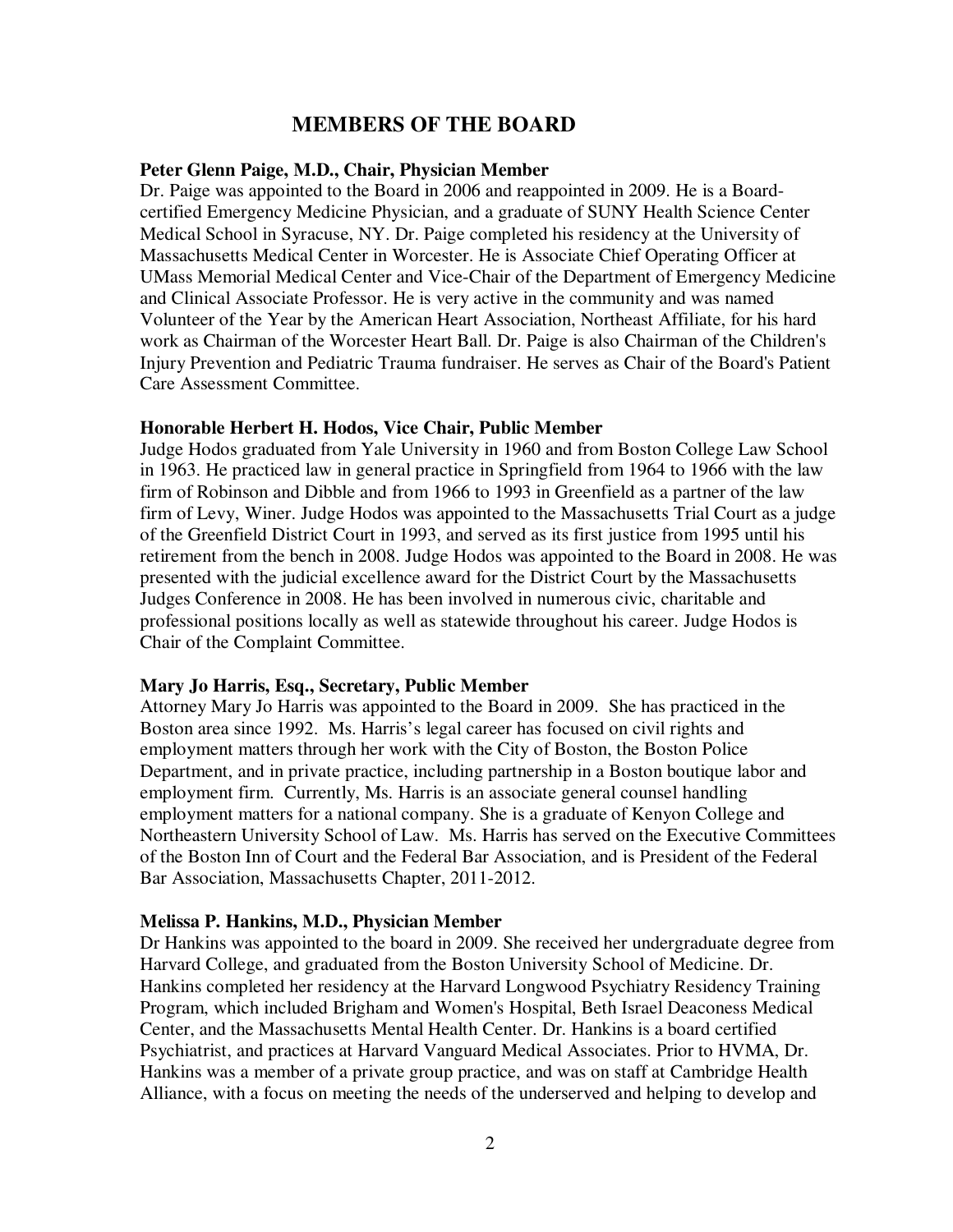lead an outpatient team to meet the unique needs of the African-American population in the area. She also served as a Clinical Instructor at Harvard Medical School, and was an American Psychiatric Association/AstraZeneca Fellow from 2000-2002. Dr. Hankins has been a member of the Black Psychiatrists Forum of Greater Boston. She serves as the Board Designee to the Physician Health and Compliance Unit.

### **Thea L. James, M.D., Physician Member**

Dr. James was appointed to the Board in 2009. She is an Emergency Medicine Physician, and is a graduate of Georgetown University School of Medicine. Dr. James currently serves as Director of the Violence Intervention Advocacy Program at Boston Medical Center, where she is also Assistant Professor of Emergency Medicine. She is President of the Medical Dental Staff at Boston Medical Center. She is a member of the Society for Academic Emergency Medicine and the American Public Health Association. Dr. James is a co-founder of Unified for Global Healing, a non-profit organization providing health service, education and cultural awareness in Haiti, Ghana, and India. She has published on issues of health disparities and cultural awareness in medicine.

### **Gerald. B. Healy, M.D., Physician Member**

Dr. Healy was appointed to the Board in 2011. He is the emeritus Surgeon-in-Chief and the emeritus Gerald B. Healy Chair in Otolaryngology at Children's Hospital Boston. Dr. Healy is Professor of Otology and Laryngology at Harvard Medical School, and is currently a Senior Fellow at the Institute for Healthcare Improvement. He is a member of the American Academy of Otolaryngology-Head and Neck Surgery, the American College of Surgeons, the Triological Society, the American Laryngological Association, the American Society of Pediatric Otolaryngology and the American Society of Head and Neck Surgery. He has served as President of the Massachusetts Chapter of the American College of Surgeons, the American Society of Pediatric Otolaryngology, the American Bronchoesophagological Association, and the Triological Society, and was Secretary and President of the American Laryngological Association. He has served as Chairman of the Board of Regents of the American College of Surgeons and is a past-President of the College. In 1986, Dr. Healy was elected to the Board of Directors of the American Board of Otolaryngology and served as its Executive Vice-President until 2004. He has also served as a Director of the American Board of Emergency Medicine. He is an Honorary Fellow of the Royal College of Surgeons of Ireland and the Royal College of Surgeons of England. Dr. Healy was a Trustee of Children's Hospital Boston and is currently a Trustee of Boystown in Omaha, Nebraska. Dr. Healy is the author of several books and book chapters and/or monographs, and is extensively published in peer-reviewed journals. He has been the principal investigator of NIH funded research addressing diseases affecting infants and children and has been cited for his pioneering work with laser surgery in children. In addition he has lectured in North America, Asia and Europe on health care reform, patient safety, the need to restructure medical education and international medical collaboration.

### **Candace Lapidus Sloane, M.D., Physician Member**

Dr. Sloane was appointed to the Board in 2011. She earned BS (Magna Cum Laude) and MD degrees from Tufts University. She interned in Pediatrics at Children's Memorial Hospital in Chicago and served her Pediatric Residency at New York Hospital. She was a Pediatric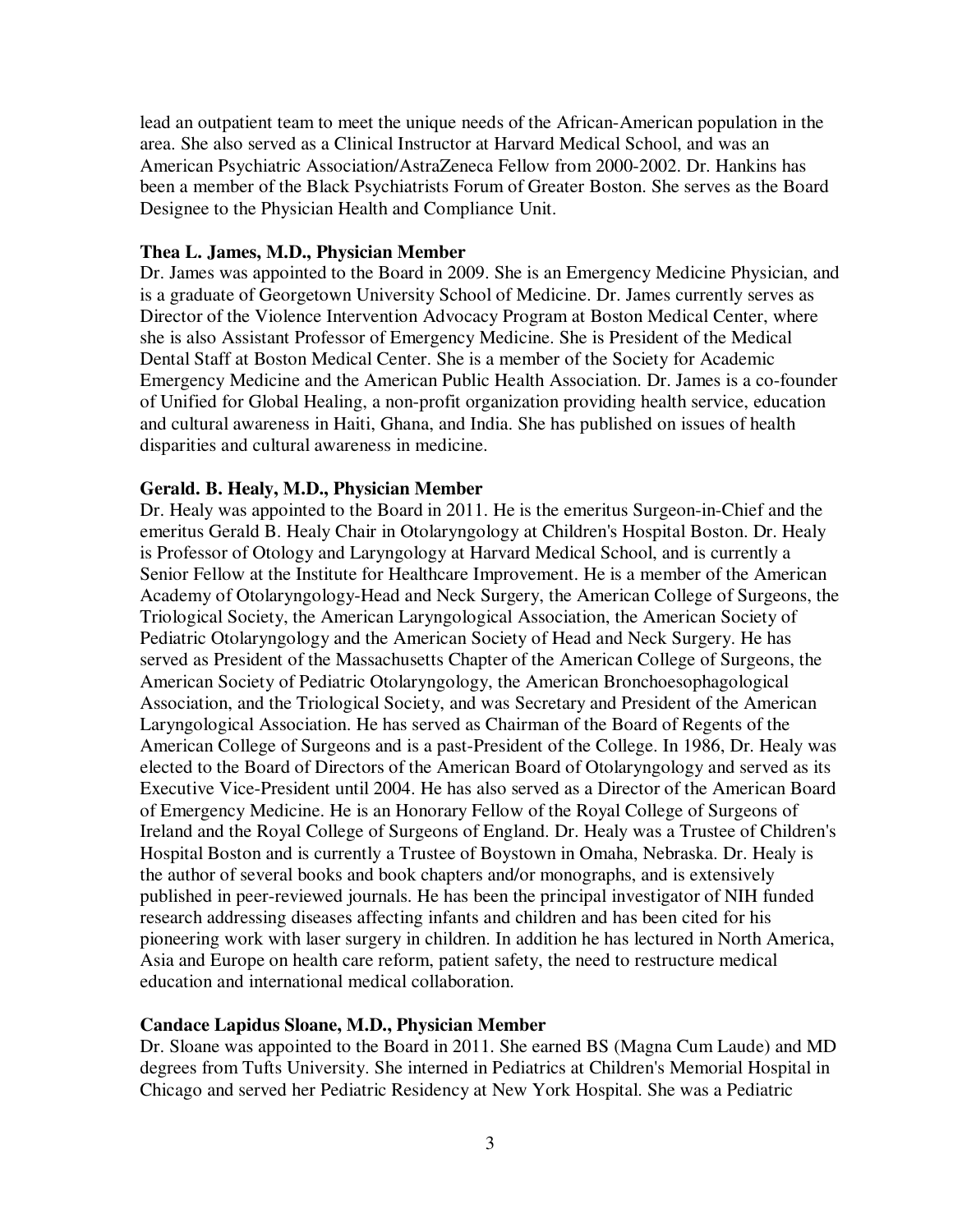Fellow and Instructor at Children's Hospital of Philadelphia. She later completed a Residency in Dermatology in the combined Boston University/Tufts University Medical School program, and was Chief Resident in Dermatology her third year. Dr. Sloane is board certified in Pediatrics, Dermatology, and Pediatric Dermatology. She served as an Instructor on the faculty of the University of Pennsylvania School of Medicine and Boston University School of Medicine, Director of the Pediatric and Adolescent Dermatology Service and Director of the Community Health Center Initiative in Dermatology at Boston Medical Center; an Assistant Professor of Dermatology and Pediatrics and Director, Fellowship in Primary Care Dermatology at the Boston University School of Medicine; and as an Assistant Professor of Dermatology and Pediatrics at the Alpert School of Medicine at Brown University. At Brown she was head of Pediatric Dermatology at Rhode Island Hospital, served as Dermatology Residency Director, and a Member of the Medical School Admissions Committee. She has lectured widely in the US and Europe, and authored or co-authored many publications in Pediatrics and Dermatology. Her special area of research interest is atopic dermatitis.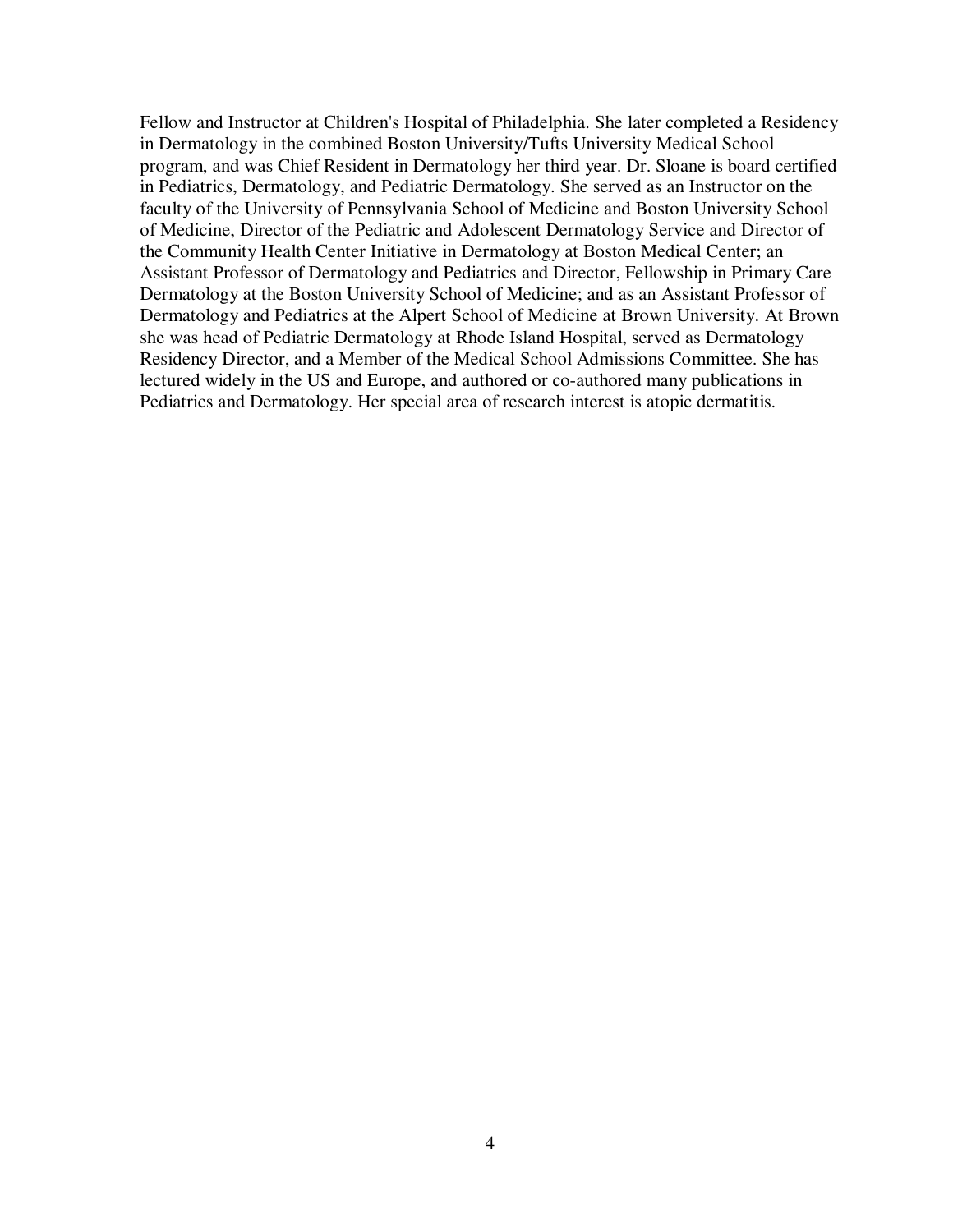## **EXECUTIVE DIRECTOR'S MESSAGE**

## *Stancel M. Riley, Jr., MD, MPH, MPA*

The Board is a patient safety agency. It licenses physicians, and investigates issues relating to competence and conduct, but its true mission in patient safety. In 2011, a number of developments were in pursuit of that mission.

The Board accepted public comment on revisions to a portion of its regulations. The revisions included new continuing professional development (formerly known as continuing medial education) requirements for physicians, lengthening the time pediatric medical records must be maintained, and a clearer description of mandated reporting requirements for health care facilities and medical and other personnel. The new regulations became effective on February 1, 2012.

The Quality & Patient Safety Division (QPSD) expanded its reporting requirements to include ambulatory surgical centers which perform many procedures previously performed in more traditional hospital settings. QPSD also held workshops and conferences on quality and safety systems and how best to analyze adverse events in health care facilities, providing valuable forums for health care providers to learn how to strengthen their quality and safety systems and share information regarding best practices.

Internally the Board continued to improve its information technology systems, including expanding its physician workforce data collection and upgrading the online Physician Profiles program that helps consumers by providing detailed information about physicians. Both improvements will launch in early 2012.

I noted in last year's Annual Report that the Board has an advantage many other state medical boards do not: the Commonwealth's extensive health care system, teaching hospitals, advocacy groups and think tanks. Collaboration benefits us all, and I am grateful every day for the Board's ability and opportunity to work with institutions and individuals with knowledge, expertise and commitment to patient safety and health care quality improvement. I also want to acknowledge the close, cooperative and mutually beneficial relationship the Board enjoys with the Department of Public Health, and Commissioner John Auerbach. The Department and the Board share similar missions and equal commitment to safety and quality. DPH is an indispensible partner.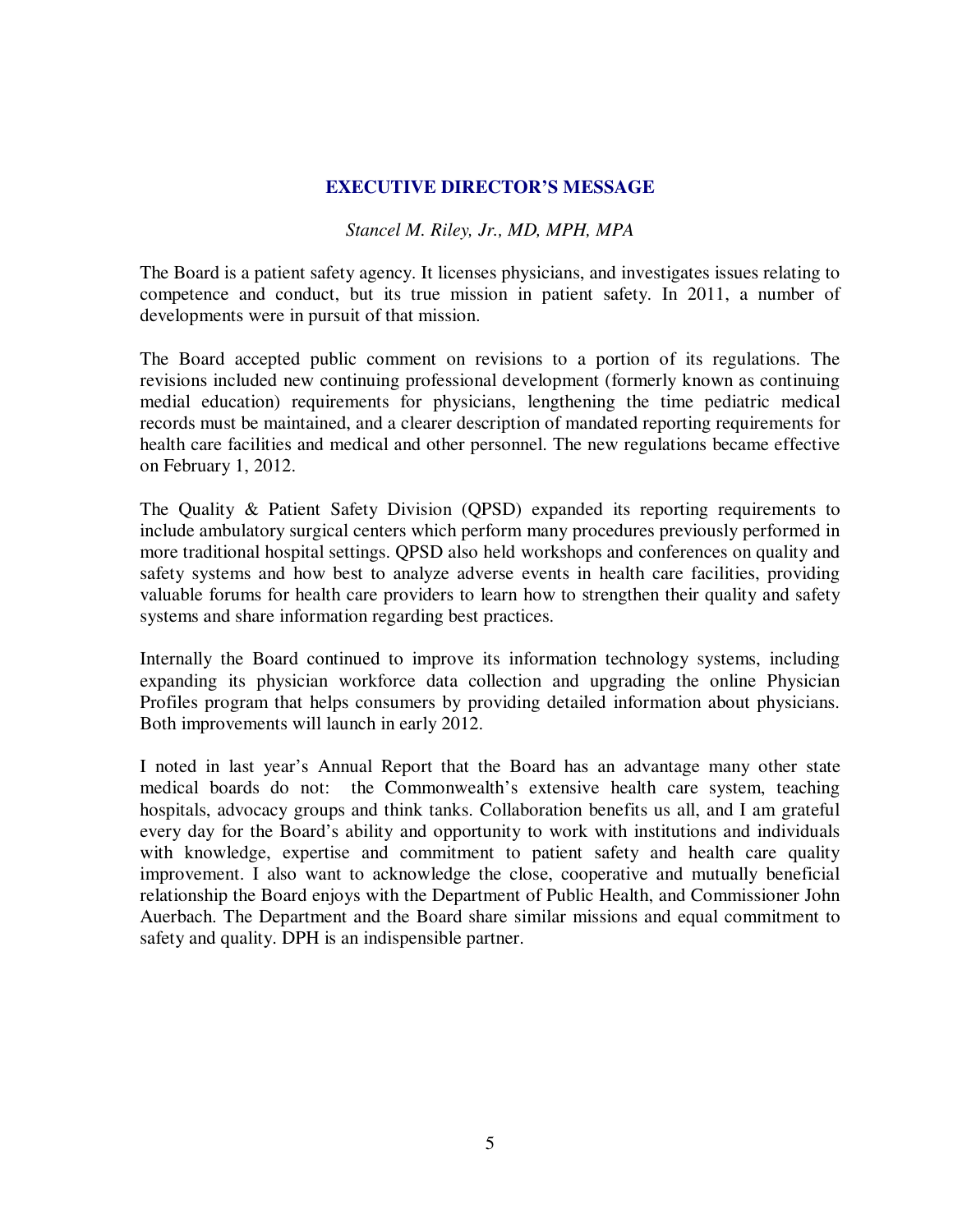# **STRUCTURE OF THE BOARD OF REGISTRATION IN MEDICINE**



The Board consists of seven members who are appointed by the Governor to three-year terms. There are two public members and five physician members. A member may serve only two full consecutive terms. Members sometimes serve beyond the end of their terms

before a replacement is appointed. Each member also serves on one or more of the Board's committees.

### **COMMITTEES OF THE BOARD**

### *Complaint Committee*

The Complaint Committee is comprised of two or three Board members who meet on a monthly basis to review the evidence gathered by the Enforcement Division during investigations. Depending on the nature of the case, the Complaint Committee determines whether disciplinary action is appropriate and makes recommendations to the full Board. The Complaint Committee also closes investigations when the evidence is insufficient to support disciplinary action. In closing investigations, the Complaint Committee may issue letters commenting on best practices and/or conduct conferences with physicians to discuss issues uncovered during the investigation.

### *Data Repository Committee*

The Data Repository Committee reviews reports about physicians that are received from sources mandated by statute to file such reports. Sources of these reports include malpractice payments, hospital disciplinary reports, and reports filed by other health care providers. Although sometimes similar in content to allegations filed by patients, Data Repository reports are subject to different legal standards regarding confidentiality and disclosure than are patient complaints. The Data Repository Committee refers cases to the Enforcement Division for further investigation as needed.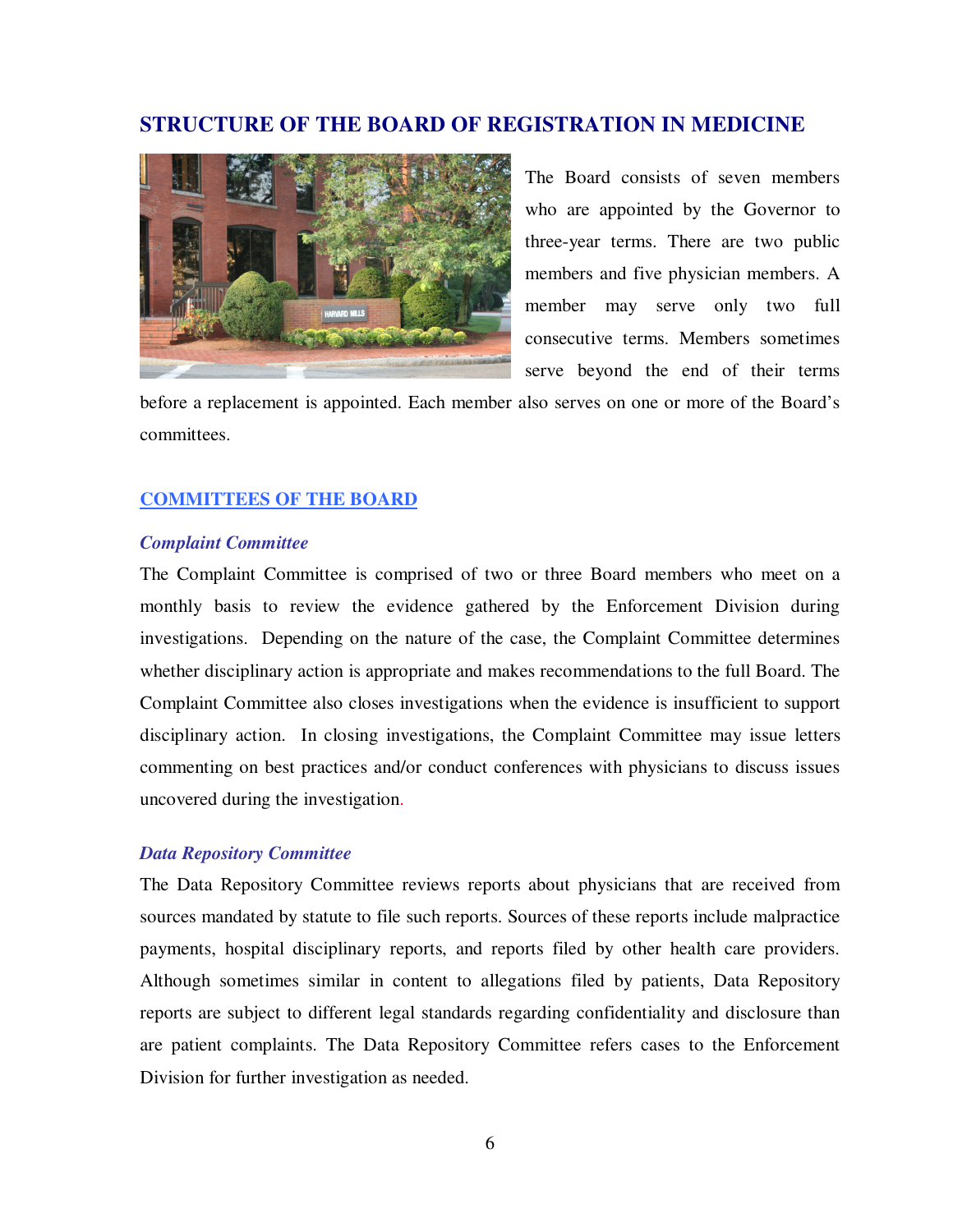### *Licensing Committee*

The Licensing Committee reviews applications for medical licenses and requests for waivers from certain Board procedures, with candidates for licensure being presented to the full Board. The two main categories of licensure are full licensure and limited licensure. Limited licenses are issued to all physicians in training, such as those enrolled in residency programs.

### *Quality and Patient Safety Committee*

Members of the Quality and Patient Safety (QPS) Committee work with hospitals and other health care facilities to improve quality and patient safety processes and ensure that physicians who practice within a facility are active participants in these programs. The Committee is committed to preventing patient harm through the strengthening of medical quality assurance programs in all institutions. Its membership represents expertise that allows responsive feedback and thorough consideration of the issues brought before the QPS Committee. This includes membership from the Boards of Nursing and Pharmacy and a patient representative.

| Members of the Quality & Patient Safety Committee |                                                                                       |
|---------------------------------------------------|---------------------------------------------------------------------------------------|
| Peter Paige, MD, Chair                            | <b>UMass Memorial Medical Center</b>                                                  |
| Susan Haas, MD, Vice-Chair                        | Harvard Vanguard Medical Associates                                                   |
| Sophia Pasedis, PharmD, RPh                       | Board of Registration in Pharmacy, Ameridose, LLC                                     |
| Marc Rubin, MD                                    | North Shore Medical Center                                                            |
| Robert Schreiber, MD                              | <b>Hebrew Senior Life</b>                                                             |
| Dinesh Patel, MD                                  | Massachusetts General Hospital, Harvard Medical School                                |
| Nicola Truppin, JD                                | Heath Navigator Partners, LLC                                                         |
| John Herman, MD                                   | Massachusetts General Hospital                                                        |
| Arthur Russo, MD, FACP                            | Harrington Memorial                                                                   |
| Janet Barnes, JD                                  | Brigham & Women's Hospital                                                            |
| Mark Hershey, MD                                  | Newton Wellesley Hospital                                                             |
| Nicolas Argy, MD, JD                              | Cape Cod Hospital                                                                     |
| Deborah Demarco, MD                               | <b>UMass Medical School</b>                                                           |
| Diane Hanley, MS, RN, BC                          | Board of Registration in Nursing, Hallmark Health Services                            |
| James Bono, MD                                    | New England Baptist Hospital                                                          |
| Sagar Nigwekar, MD                                | Brigham & Women's Hospital/Mass. General Hospital Joint Nephrology Fellowship Program |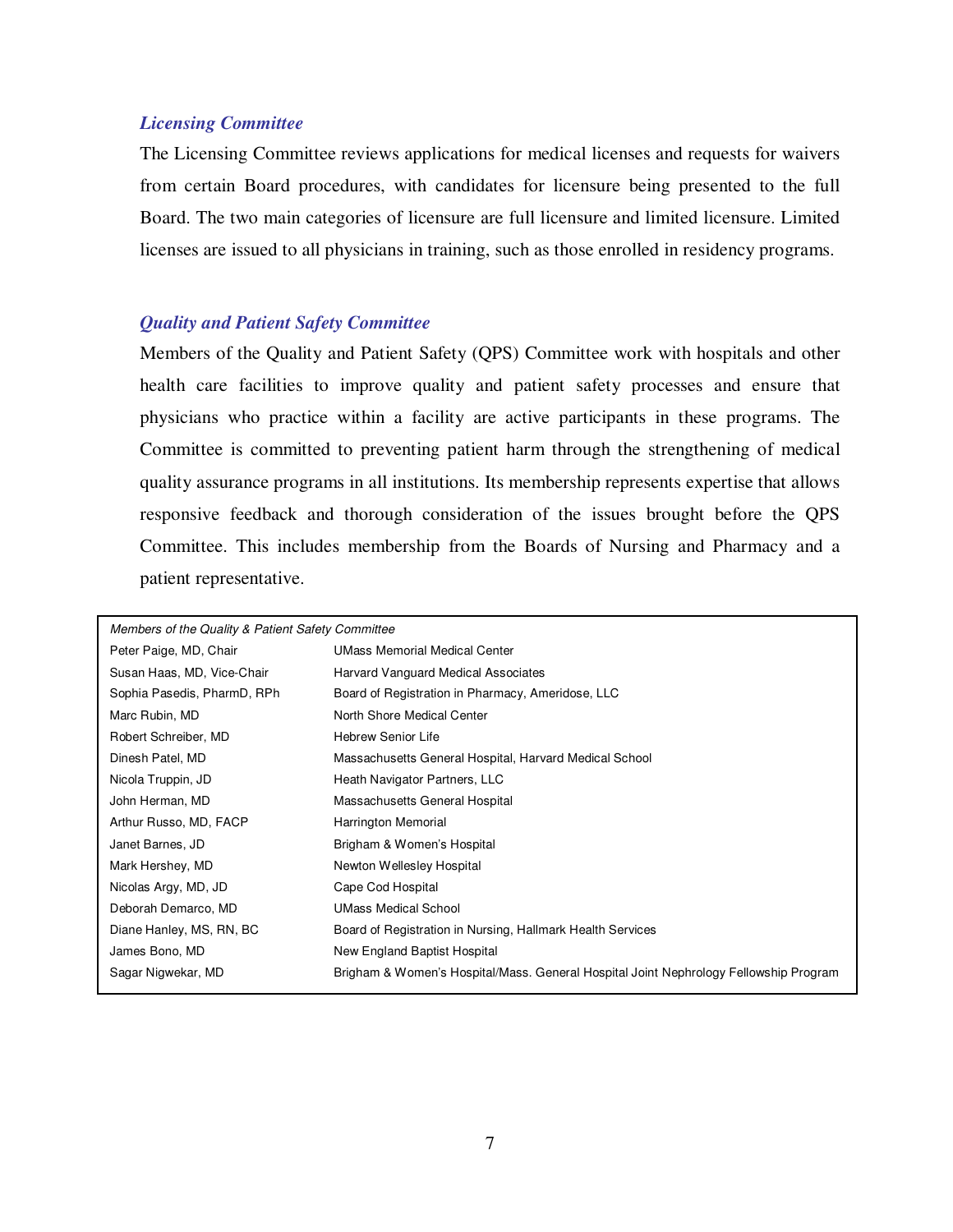### *Committee on Acupuncture*

The Board of Registration in Medicine also has jurisdiction over the licensing and disciplining of acupuncturists through its Committee on Acupuncture. The members of the Committee include four licensed acupuncturists, one public member, one physician



member actively involved with acupuncture and one physician member of the Board designated by the chairman of the Board.

### **FUNCTIONS AND DIVISIONS OF THE AGENCY**

The Executive Director of the agency reports to the Board and is responsible for hiring and supervising the staff of legal, medical and other professionals who perform research, conduct investigations, litigate adjudicatory matters and make recommendations to the members of the Board on issues of licensure, discipline and policy. In addition, the Executive Director is responsible for all management functions, budget and contract issues, and public information activities of the Agency. The Executive Director oversees senior staff members who, in turn, manage the various areas of the Agency.

The Executive Director also spearheads the Board's outreach to the public and health care groups and organizations. He is the primary spokesperson for the Board, and supports collaborative efforts to ensure that the voice of the Board is heard in numerous settings at the statewide, regional and national level. The Executive Director gives presentations to, and participates in, forums about topics ranging from improving patient safety outcomes in the Commonwealth to managing new health care IT initiatives to improving physician credentialing.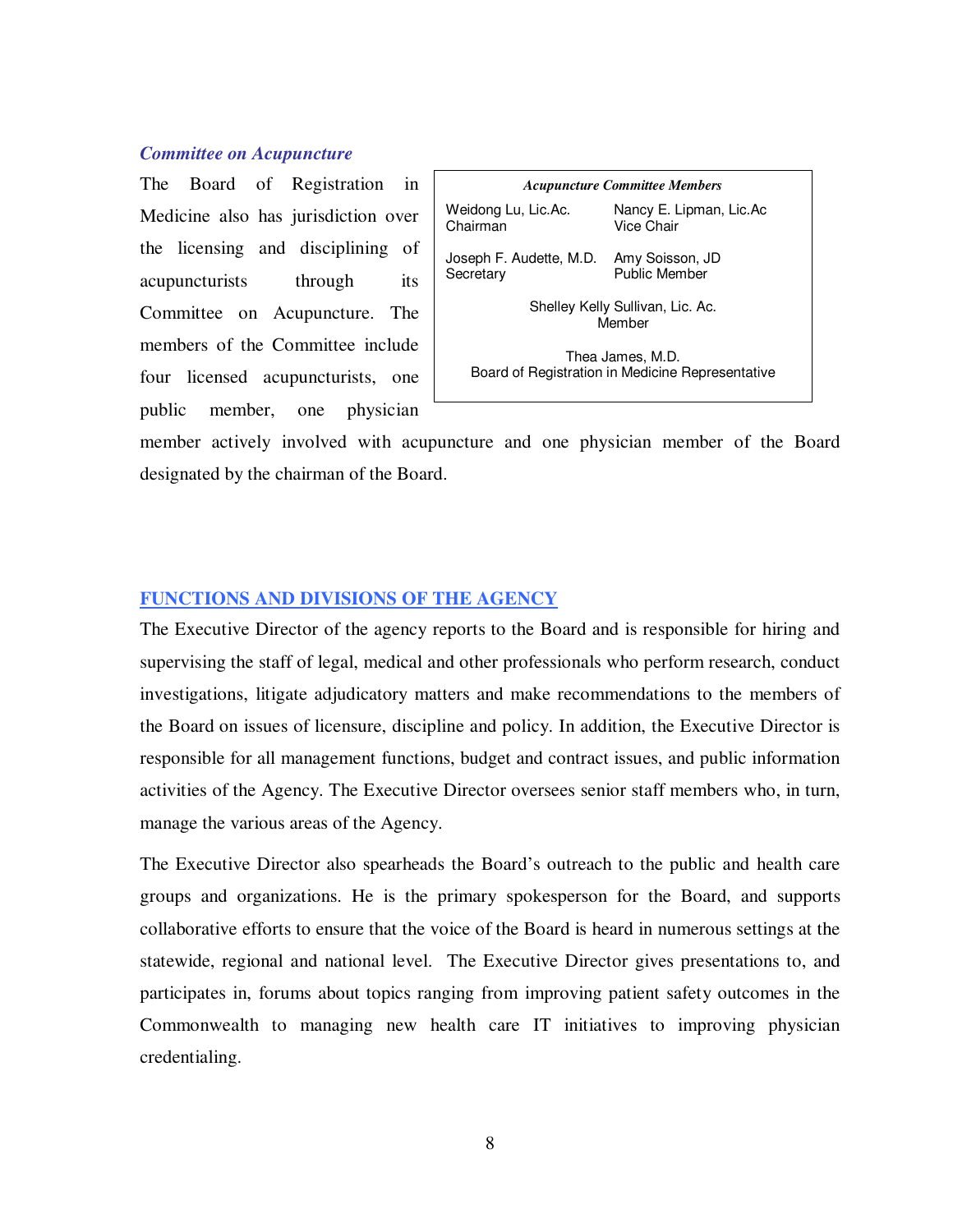### *Licensing Division*

The Licensing Staff, under the direction of the Director of Licensing, performs the initial

review of all applications for medical licensure to ensure that only competent and fully trained physicians and acupuncturists are licensed in Massachusetts. The staff also works with applicants to explain the requirements for examinations and training that must be met before a license will be issued.

### *Enforcement Division*

The Enforcement Division is mandated by statute to investigate complaints involving physicians and acupuncturists, and to litigate adjudicatory matters. The Enforcement Division operates under the supervision of the Director of Enforcement and is comprised of three units: the Consumer Protection Unit, the Clinical Care Unit and the Disciplinary Unit.

| Physician Demographics<br>2011           |                        |                                                                        |  |  |  |
|------------------------------------------|------------------------|------------------------------------------------------------------------|--|--|--|
| Total Licensed                           |                        | 34,272 (100%)                                                          |  |  |  |
|                                          | Men                    | 21,671 (63%)<br>Women 12,601(37%)                                      |  |  |  |
|                                          | <b>Age Groups</b>      |                                                                        |  |  |  |
| <40<br>40-49<br>50-59<br>60-69<br>>69    |                        | 7,913 (23%)<br>8,937 (26%)<br>8,659 (25%)<br>6,110 (18%)<br>2,653 (8%) |  |  |  |
|                                          | <b>Board Certified</b> |                                                                        |  |  |  |
| 28,936 (84%)<br>Yes<br>5,336 (16%)<br>No |                        |                                                                        |  |  |  |
|                                          | As of January 2011     |                                                                        |  |  |  |
|                                          |                        |                                                                        |  |  |  |

### *Division of Law & Policy*

The Division of Law & Policy operates under the supervision of the Board's General Counsel. Division Board Counsel act as legal counsel to the Board during adjudicatory matters and advise the Board, its committees, including the Committee on Acupuncture, and staff on relevant statutes, regulations and cases. Additional counsel within the Division work with the Licensing Division, in the Data Repository Unit and in the Physician Health & Compliance Unit.

### *Quality and Patient Safety Division (QPSD)*

The QPSD is responsible for institutional systems of quality assurance, risk management, peer review and credentialing. The QPSD works with health care facilities to assure that patient safety programs are effective and comprehensive, that health care facilities conduct full and competent medical reviews of patient safety incidents and that health care facilities have robust systems for identifying, reporting and remediating patient safety incidents.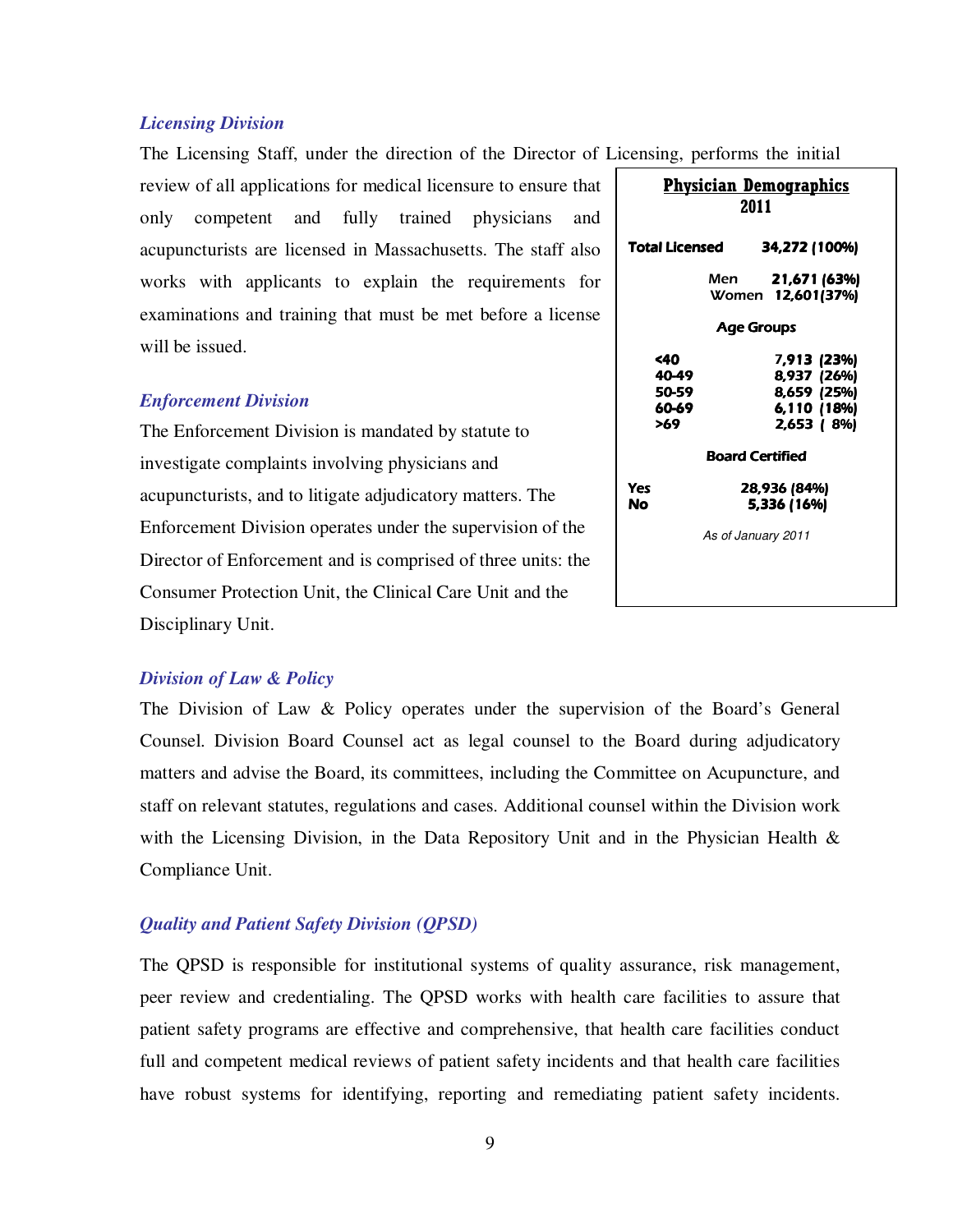Reports to the QPSD are confidential and protected by Massachusetts law from public disclosure in the same way that records of health care facility peer review committees are protected. Confidentiality protections are an important way to foster open and honest discussion of cases by those involved at the facility and to promote better and more candid reporting to the QPSD.

### *Operations Division*

The Operations Division is supervised by the Director of Operations, and is responsible for human resources, procurement, expenditure tracking and facilities. It also manages both the Call Center and the Document Imaging Unit. Since the launch of the Physicians Profiles project in 1996, Massachusetts residents have found the information they need to help make informed health care decisions, using this first in the nation program. In addition to online access to the Physician Profiles, the Board assists consumers who do not have Internet access through a fully staffed Call Center. Staff in the Call Center answer questions, assist callers with obtaining forms or other documents and provide copies of requested Profiles documents to callers. The Document Imaging Unit scans agency documents into an electronic database. This system has allowed the agency to standardize and automate its processes for storing and retrieving documents.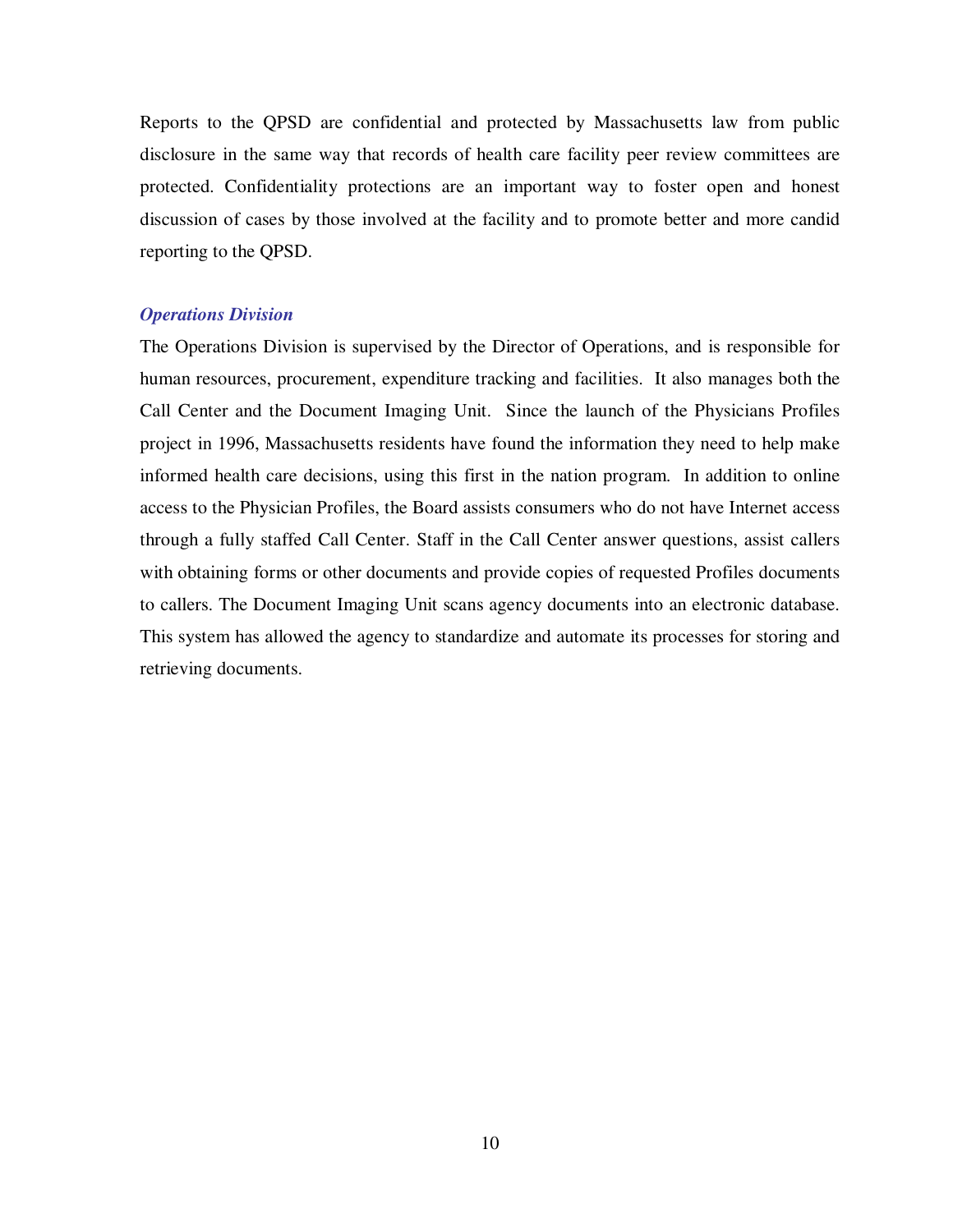# MAJOR BOARD ACTIVITIES IN 2011

The Board is more than a licensure and disciplinary agency for the Commonwealth's 33,000 physicians with full licenses, the 4,500 residents and fellows with limited licenses and the 1,000 licensed acupuncturists. It is a leader in local, regional and national efforts to protect patient safety and improve the quality of health care and its delivery. The Board's mission extends to policy, education and advocacy for patient safety and better health care quality, and in 2011 the Board continued to pursue that mission, while also focusing on how to improve the way it regulates the medical and acupuncture professions, and to provide the highest level of service to its licensees.

### *Updating the Board's Regulations*

For the first time in 25 years, the Board significantly revised its regulations. There are many stakeholders in the Board of Medicine's regulatory process – nearly 40,000 active and inactive physicians, every health care facility in the Commonwealth, other state and federal

healthcare agencies, patients and patient's families. These stakeholders and the Board agreed on a fundamental fact: The Board's regulations were outdated, and needed an overhaul.

After a lengthy and inclusive public process, new regulations concerning physician licensing and the practice of medicine became effective on February 1, 2012. Beyond reorganizing many sections to make the regulations more logically ordered and more user-friendly, and eliminating many outdated provision, several major changes were made.

Among these changes are implementing new statutory mandates such as requiring continuing professional development (CPD) credits for effective pain management and a requirement for physician competence in electronic health records beginning in 2015. A new end of life care CPD requirement was also included. Two new license categories were added: Volunteer and Administrative. The Board increased the time pediatric medical records must be kept from 7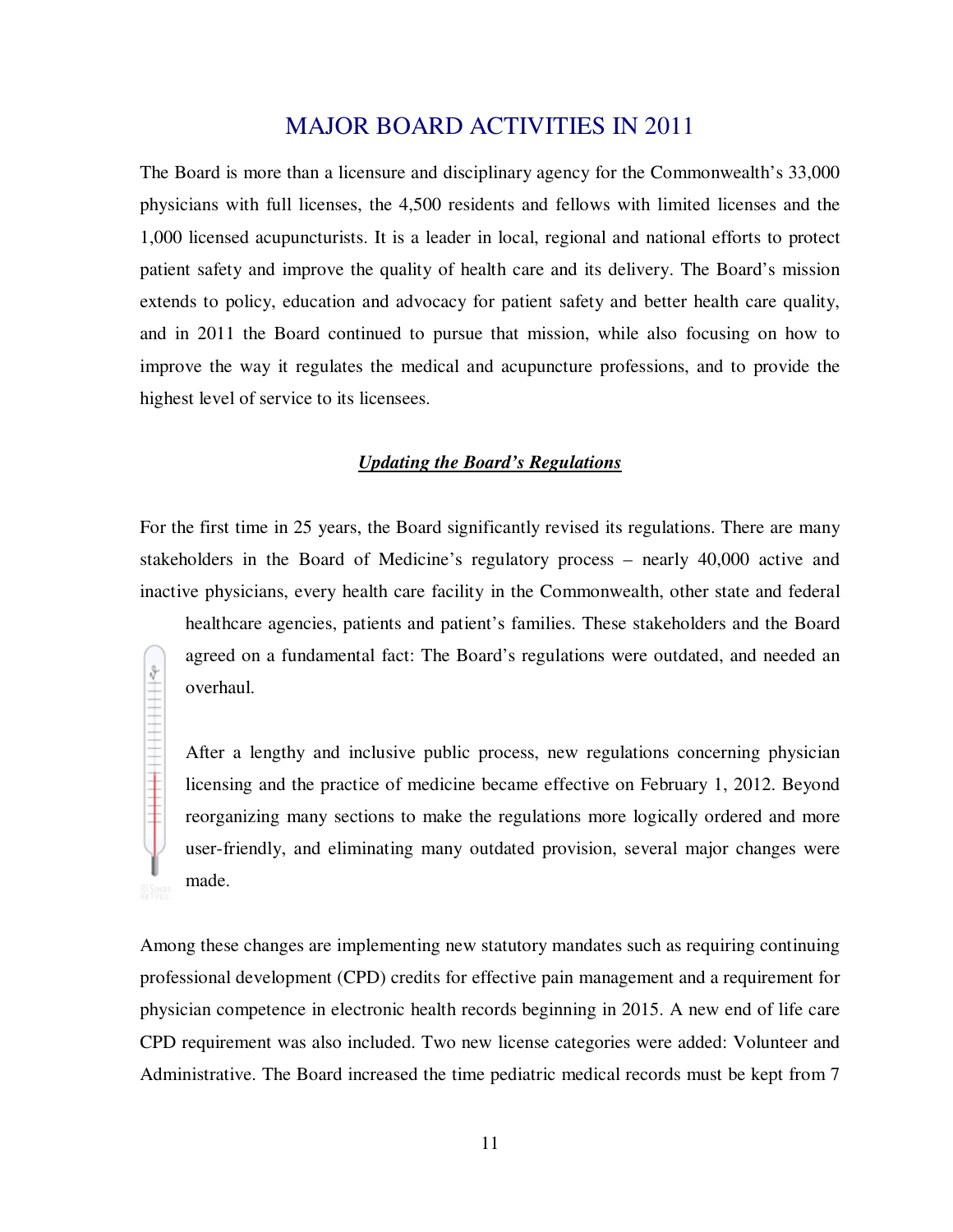years after the last patient contact or until the patient reaches 18, whichever is later. The previous age was nine years old.

The new regulations add a new comprehensive section clarifying statutory reporting. These laws are scattered throughout the General Laws and 243 CMR. Section 2.14 brings these requirements together for the first time. This should prove invaluable to health care providers who in the past have had difficulty determining what their legal responsibilities were and where to find them in the regulations.

These substantive changes and others are contained in 243 CMR 2.00, and can be found at this link:

http://www.mass.gov/eohhs/provider/licensing/occupational/physicans/regulations/regulation s-guidelines-and-policies.html

### *Report of the Expert Panel to Review Breast Reconstruction Following Mastectomy*

In June 2010, prompted by Safety and Quality Review reports describing complications associated with breast reconstruction, the QPSD convened an expert panel to investigate how health care facilities and providers can improve the treatment and overall experience of women who are faced with decisions about mastectomy and breast reconstruction. The Panel membership included patient representatives, and experts in the fields of breast surgical oncology, plastic surgery, radiation oncology, infectious diseases, epidemiology, medical oncology, nursing, and social work. Members also included hospital surgical department chairs, experts in quality and patient safety, surgical data collection experts and a representative from the Massachusetts Cancer Registry.

This Panel completed its work and the QPSD released its final report on June 30, 2011. The report discusses current practice in breast reconstruction and includes consensus statements and recommendations for patient education, perioperative care and further research.

The Panel's recommendations included: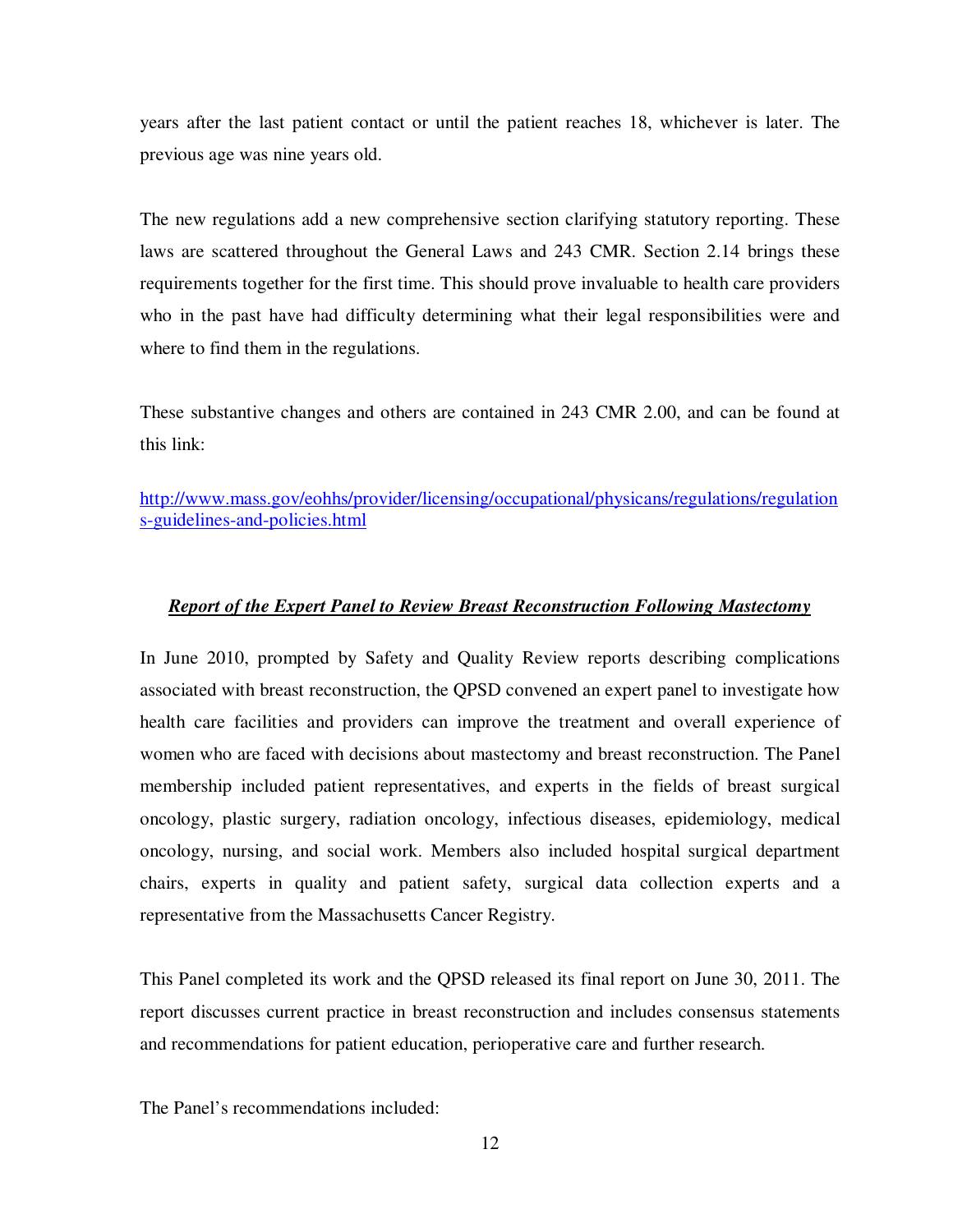- Promotion of a process for informed consent, in which the patient and her physician are "partners" when making decisions about treatment, based on both the best available scientific evidence and the patient's values and expectations.
- Careful consideration of those "risk factors" that might place the patient at a higher risk for breast reconstruction complications. For example, patients who need radiation therapy may have a higher risk of complications. Obesity and a smoking history may also influence the success of the patient's outcome.
- The need for an aggressive response when patients develop signs of infection during the postoperative period, which includes antibiotic therapy and may include the removal of the implant.
- Recognition of the need for a collaborative effort by Massachusetts hospitals to develop a system for collecting uniform breast reconstruction data, which can then be used to develop evidence based standards of care for these procedures.

The work of the Panel will be ongoing in a number of ways. A concerted effort is being made to improve data collection statewide so that in the future hospitals can revise and improve recommendations based on prospectively collected data. The group is also working toward developing a tool to be used by patients to better understand their options and how to best choose a provider and procedure.

#### *Root Cause Analysis*

In September 2011, the QPSD held a Root Cause Analysis workshop. Other sponsors were the Massachusetts Hospital Association, the Massachusetts Society for Healthcare Risk Management and the Massachusetts Medical Society.

The fully-booked workshop had several learning objectives. They included identifying the purpose of various investigations that might occur following a sentinel event or significant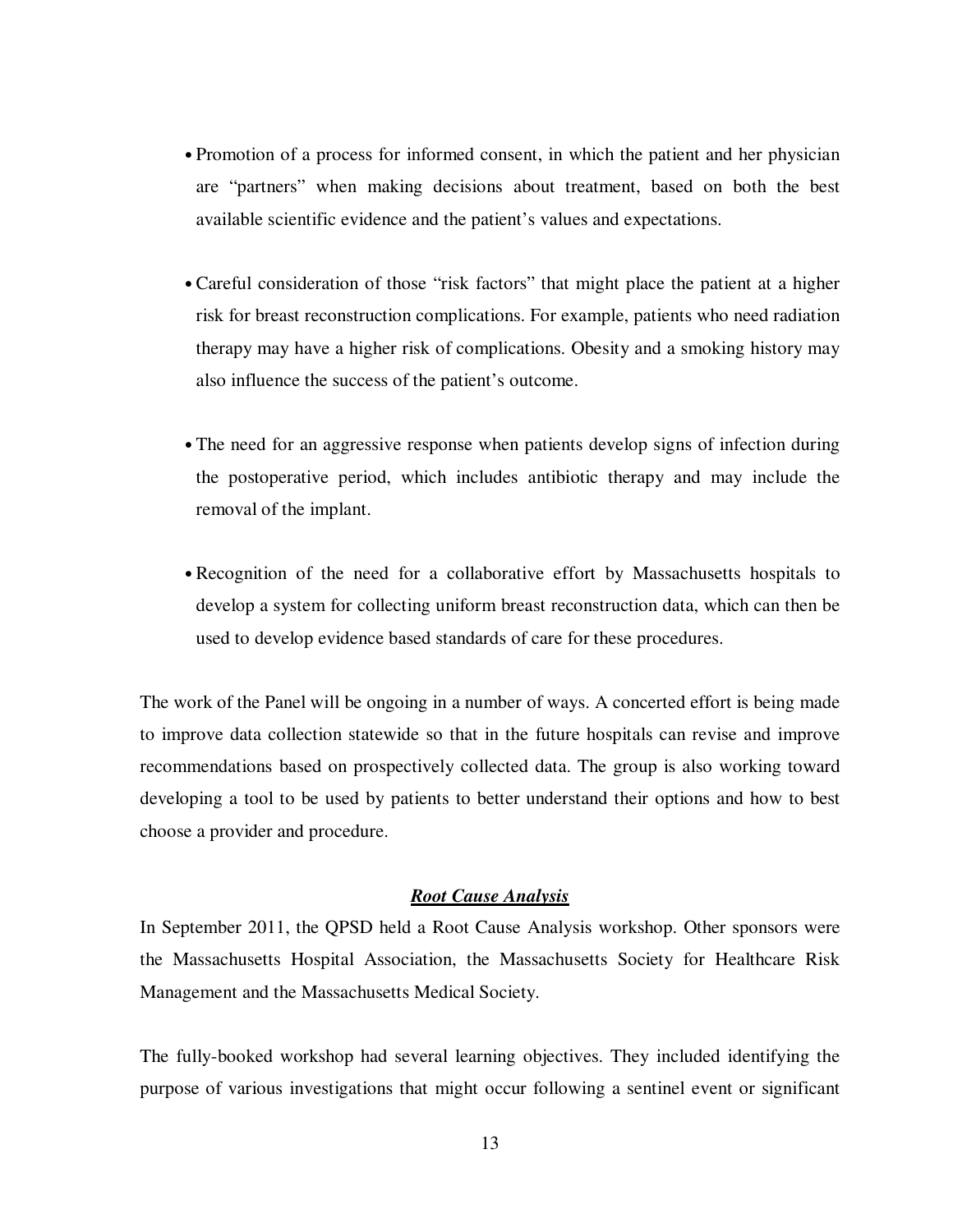adverse incident; describing elements of a "thorough" root cause analysis and what is often missing from investigations; applying analytical tools that help caregivers identify the event's root causes and latent conditions; discovering how to determine if the root causes and latent conditions that precipitated the adverse event have been found; and, identifying strategies for designing sustainable corrective actions and follow-up monitoring activities.

The feedback from attendees was very positive and acknowledged the importance of root cause analysis as critical to health care improvement and patient safety efforts. Based on the success of the first workshop, the QPSD is scheduled to co-sponsor a repeat workshop in June 2012.

### *Ambulatory Surgical Center Reporting*

In July 2011, notification of the Patient Care Assessment (PCA) regulatory reporting requirements was sent to all Licensed Ambulatory Surgical Centers (ASCs). To assist ASCs, the QPSD section of the Board of Medicine website, www.mass.gov/massmedboard/qps was updated with a separate link for "Licensed Ambulatory Surgical Centers and Clinics."

The QPSD staff presented three, two-hour Workshops designed to assist ASCs in fulfilling the reporting requirements. The history of the Board's oversight, the confidentiality and



benefits of reporting were discussed in workshops in Wakefield, Shrewsbury and Brockton.

Safety and Quality Review (SQR) reporting is an important component of the requirements for ASCs. SQRs target four types of unexpected events for which reporting is required. The types of events relevant to ASCs include (1) an unexpected death in the course of, or resulting from

an elective ambulatory procedure; (2) wrong site procedure; and (3) death or major or permanent impairment of bodily function not ordinarily expected as a result of the patient's condition on presentation.

ASC Patient Care Assessment (PCA) Plans were due by December 31, 2011. The PCA Plan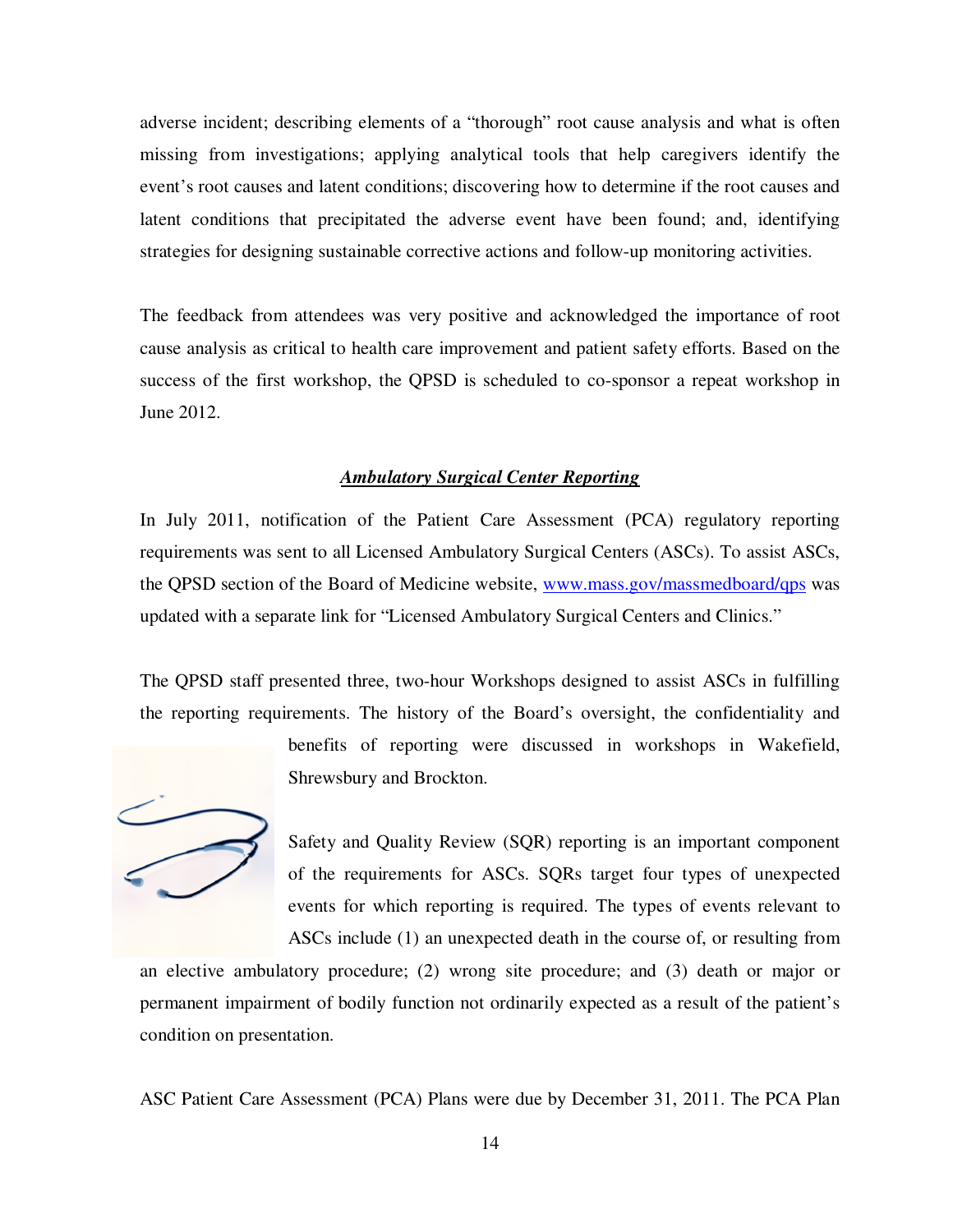is evidence of a facility specific program for risk identification, analysis, and prevention, incorporating quality assessment, peer review, and program improvement with governance and executive level involvement. It will describe the Quality and Patient Safety Program in place for each ASC. For QPSD approval, the PCA Plan must include the Plan "Elements" as set forth at Chapter 243 of the Code of Massachusetts regulations, sections 3.01-3.16. This link contains information on the elements required for inclusion:

http://www.mass.gov/eohhs/provider/licensing/occupational/physicans/quality-patientsafety/licensed-ambulatory-surgical-centers-and-clinics/

# *QPSD Conference "Engaging Physicians in Health Care Facility Patient Safety and Quality Programs"*

QPSD held a half-day conference in Worcester in June 2011. The conference focused on physician culture in hospitals with respect to quality improvement and patient safety



programs. Discussion topics included: the development of systems to ensure physician participation in the quality and safety efforts at hospitals; methods for involving physicians in unexpected event identification and analysis; organizational structure for medical staff peer review; and non-punitive policy development and confidentiality.

The conference faculty included: Dr. Leslie G. Selbovitz, Senior Vice President and Chief Medical Officer, Newton Wellesley Hospital; Dr. Kathy Jenkins, Senior Vice President, Chief Safety and Quality Officer, Children's Hospital Boston and Dr. Marc Rubin, Chair, Department of Surgery, North Shore Medical Center.

# *Online Initial Physician Licensing*

The Board continued its transition from paper applications for licensure to online applications. In 2009 and 2010, online full license renewal and limited license renewal were implemented, providing a new standard of ease and convenience for licensees and hospital training programs.

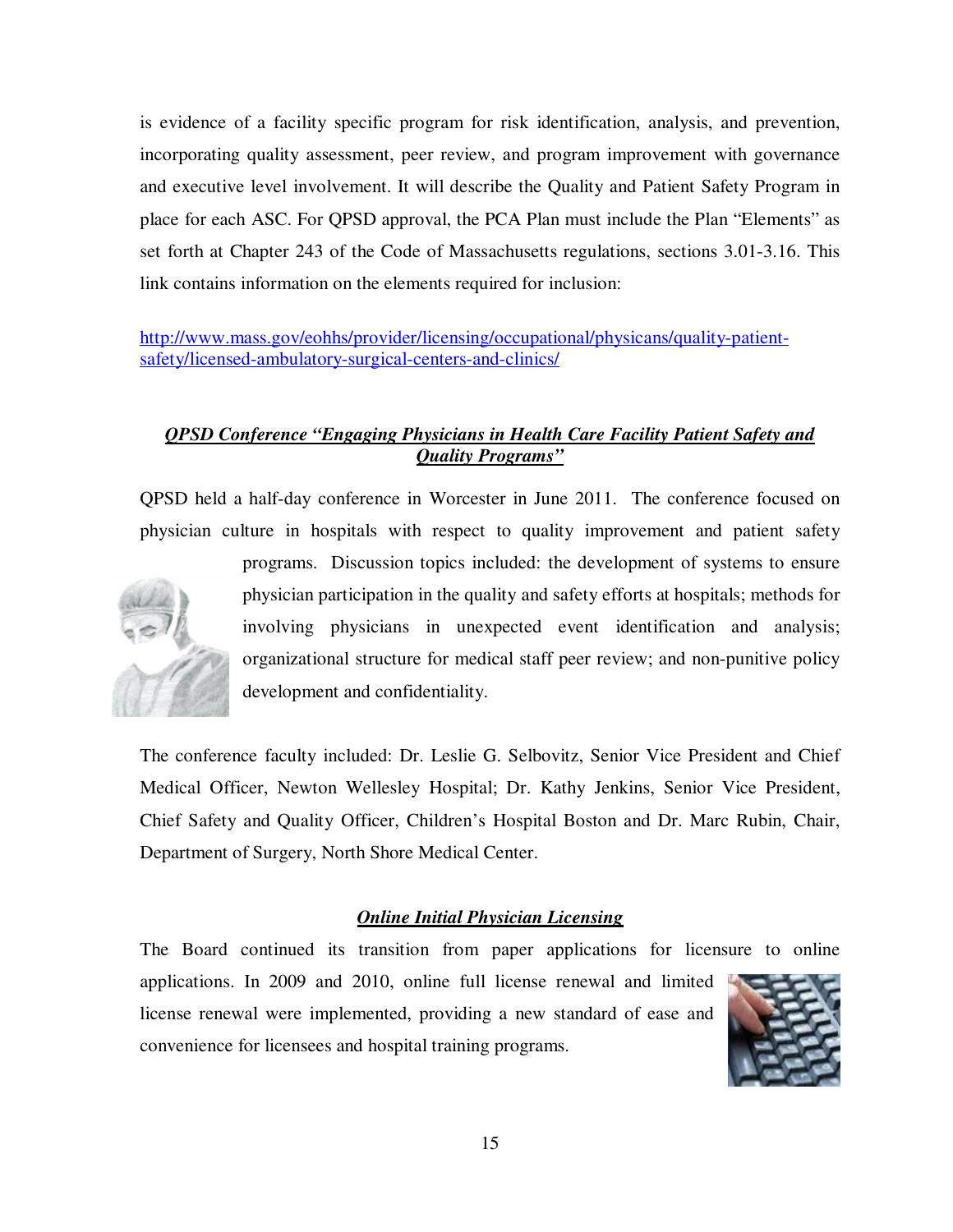In 2011 the Board began the process of creating an online method for physicians not already licensed in Massachusetts to apply for a license online. This is a more complex undertaking than renewals because the Board does not already have the required information about the applicant, such as medical school transcripts and training program evaluations. The Board expects to launch an early version of online initial physician licensing in 2012.

### *Credentialing Verification Organization*

The Board remained committed to achieving certification as a Credentialing Verification Organization (CVO) by the National Council on Quality Assurance. CVO status will allow



the Board to certify the credentials of physicians to health care providers and health care insurers, eliminating the need for physicians to provide duplicative documentation to multiple entities in order to practice in Massachusetts. Certification is a complicated process, and one steeped in confidentiality, security and accuracy. The goal is to

help health care facilities, health care insurers and the Board credential physicians more conveniently, more effectively and more efficiently.

### *Limited License Workshops*

In 2011, the Licensing Division conducted three regional Limited License Workshops for residency program coordinators and administrative staff who serve as the liaisons between the Board and limited licensees. Workshops were held at the Board, Children's Hospital Medical Center and UMass Memorial Medical Center. Residency program coordinators in teaching facilities are responsible for ensuring that residents and fellows in the Commonwealth's training programs are in compliance with the Board of Registration in Medicine's licensing requirements and receive a limited license to begin their postgraduate training by July 1.

### *Health Care Workforce*

In 2011 the Board continued its partnership with the Executive Office of Health and Human Services and the Department of

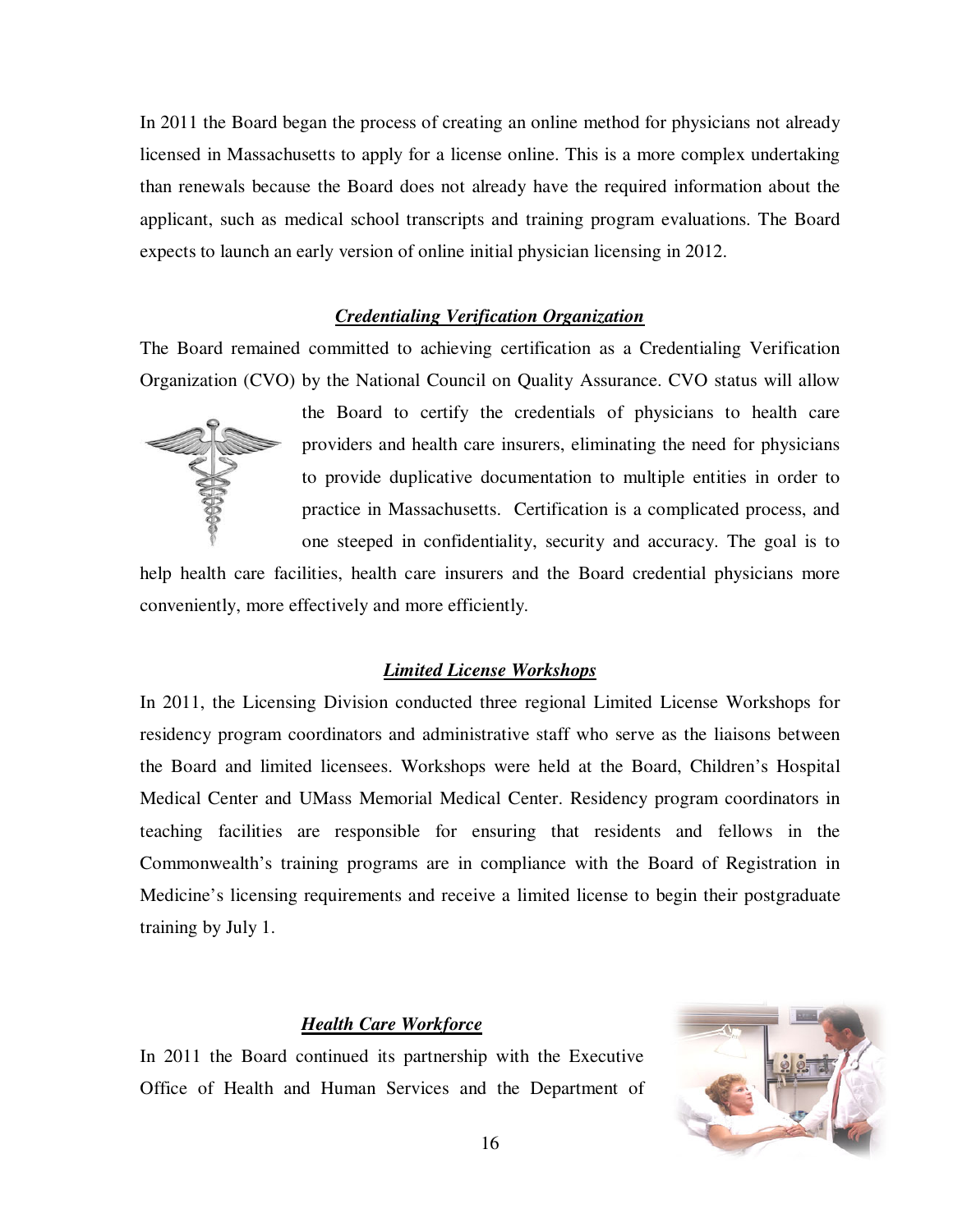Public Health (DPH) to determine the racial, cultural and linguistic diversity of licensed health care professionals in the Commonwealth, and to understand how they are distributed geographically, by specialty and by practice in Massachusetts. The Board will add questions to its online licensing renewal system to collect demographic data from the physician population, and analyze and disseminate the information to help inform decision making regarding access to health care in the Commonwealth.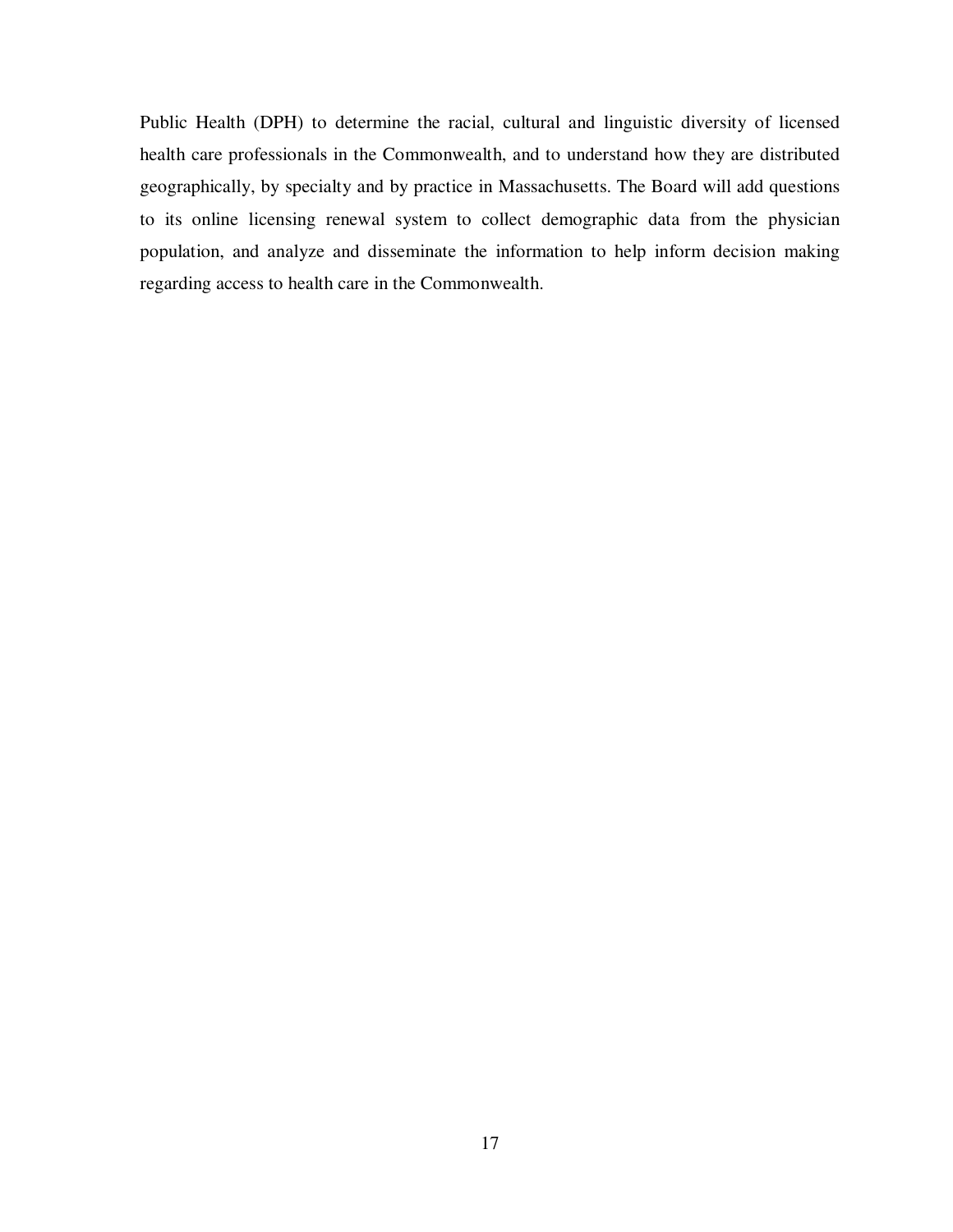# **STATISTICAL APPENDIX**

The following tables detail the Board's licensing, disciplinary and other statistical information for the calendar year 2011.

## *LICENSING DIVISION*

The Licensing Division is the point of entry for physicians applying for a license to practice medicine in the Commonwealth and has an important role in protecting the public as the "gatekeepers" of medical licensure. The Division conducts an in-depth review of a physician's credentials, to validate the applicant's education, training, experience and competency. Once complete, the application is reviewed and forwarded to the Board for issuance of a license to practice medicine in the Commonwealth.

2011 saw continued growth in the Commonwealth's physician population. The annual increase in the number of new physicians has returned to the recent historical norm of approximately 2,000 new licensees per year, after having spiked in 2008, possibly due to Massachusetts' health reform laws. Between 2010 and 2011 the total physician population in Massachusetts grew by 2.5%, up from the 1.7% increase between 2008 and 2009.

| <b>License Status Activity</b>  | $2011*$ | 2010   | 2009*  | 2008   | 2007*  |
|---------------------------------|---------|--------|--------|--------|--------|
| Initial Full Licenses           | 1,964   | 1,982  | 2,061  | 2,345  | 1,950  |
| Full Renewals *                 | 20.339  | 12,357 | 20,849 | 10,801 | 20,676 |
| <b>Lapsed Licenses Revived</b>  | 233     | 215    | 249    | 221    | 204    |
| <b>Initial Limited Licenses</b> | 1,723   | 1,695  | 1,663  | 1,612  | 1,629  |
| <b>Limited Renewals</b>         | 3,124   | 3,046  | 2,863  | 2,869  | 2,841  |
| Temporary (initial) Licenses    | 9       | 7      | 12     | 21     | 10     |
| <b>Temporary Renewals</b>       | 11      | 18     | 18     | 15     | 13     |
| Lapsed                          | 2,083   | 1,197  | 1,472  | 1,030  | 1,607  |
| Deceased                        | 20      | 49     | 259    | 56     | 203    |

\**A large majority of physicians renew their licenses in odd-numbered years.*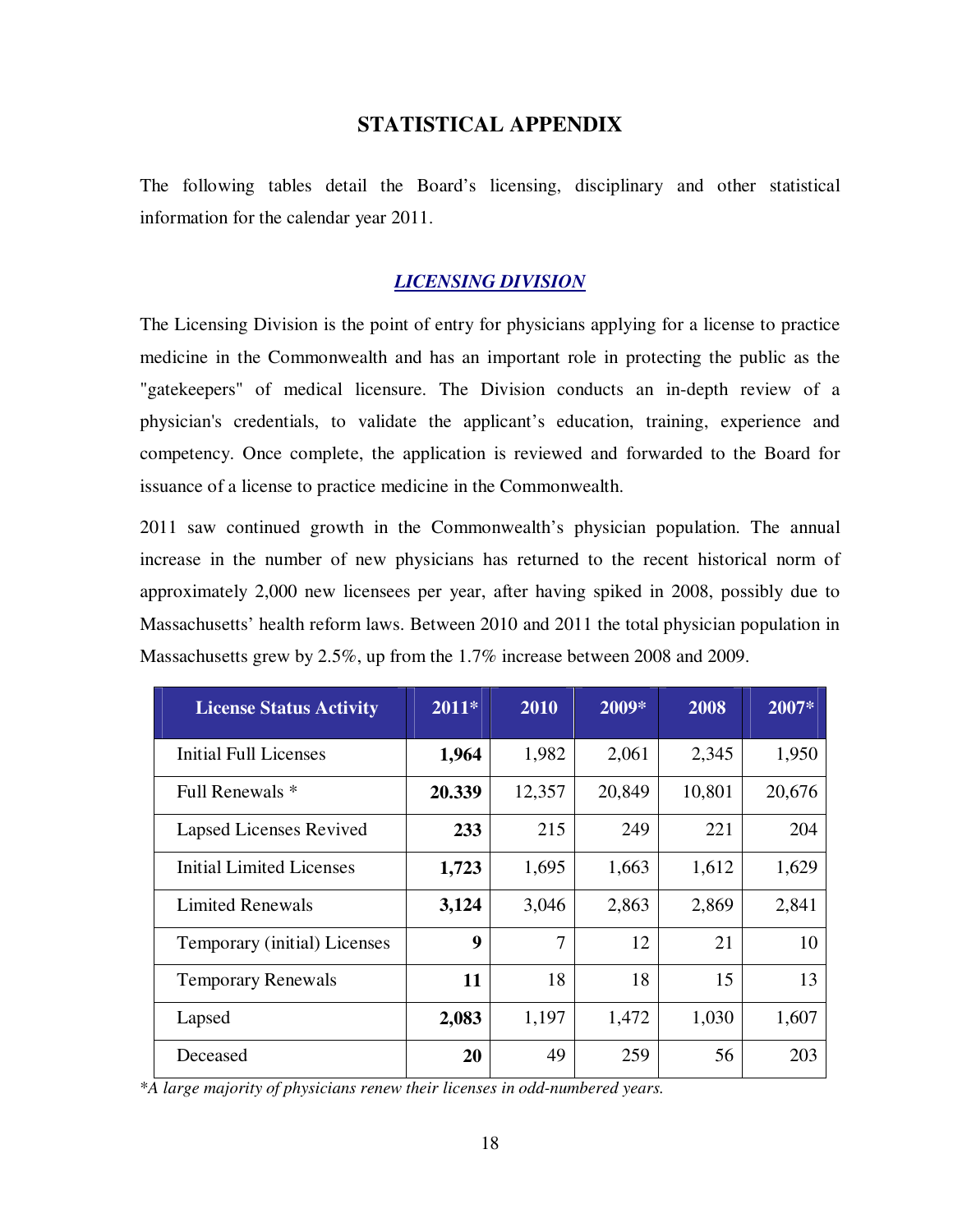| <b>Cases Reviewed by</b>    | 2011 | 2010 | 2009 | 2008 | 2007 | 2006 |
|-----------------------------|------|------|------|------|------|------|
| <b>Licensing Committee</b>  |      |      |      |      |      |      |
| Malpractice Issues          | 44   | 35   | 39   | 47   | 30   | 29   |
| Competency Issues           | 68   | 62   | 56   | 56   | 63   | 56   |
| Legal Issues                | 76   | 71   | 49   | 51   | 43   | 57   |
| <b>Medical Issues</b>       | 28   | 16   | 15   | 25   | 31   | 22   |
| th<br>6 Limited Renewals    | 36   | 36   | 30   | 34   | 28   | 31   |
| <b>Lapsed Licenses</b>      | 73   | 56   | 88   | 89   | 81   | 59   |
| Miscellaneous Issues        | 67   | 76   | 86   | 36   | 97   | 92   |
| <b>Total Cases Reviewed</b> | 392  | 352  | 363  | 338  | 373  | 346  |

# *LICENSING COMMITTEE ACTIVITY*

# *PERFORMANCE MONITORING AGREEMENTS*

The Board's performance-monitoring program for limited licensees began in 1997 to monitor the clinical performance of a limited licensee who may have had performance issues. A performance monitoring agreement is not a disciplinary action; it is an agreement between the licensee and training program director to provide the Board with periodic evaluations of the licensee's clinical performance. Performance monitoring agreements are discontinued when the licensee's performance is consistently satisfactory.

| <b>Performance Monitoring Agreements</b> | 2011 | 2010 | 2009 | 2008 | <b>2007</b> |
|------------------------------------------|------|------|------|------|-------------|
| Performance monitoring agreements        |      | 14   |      |      |             |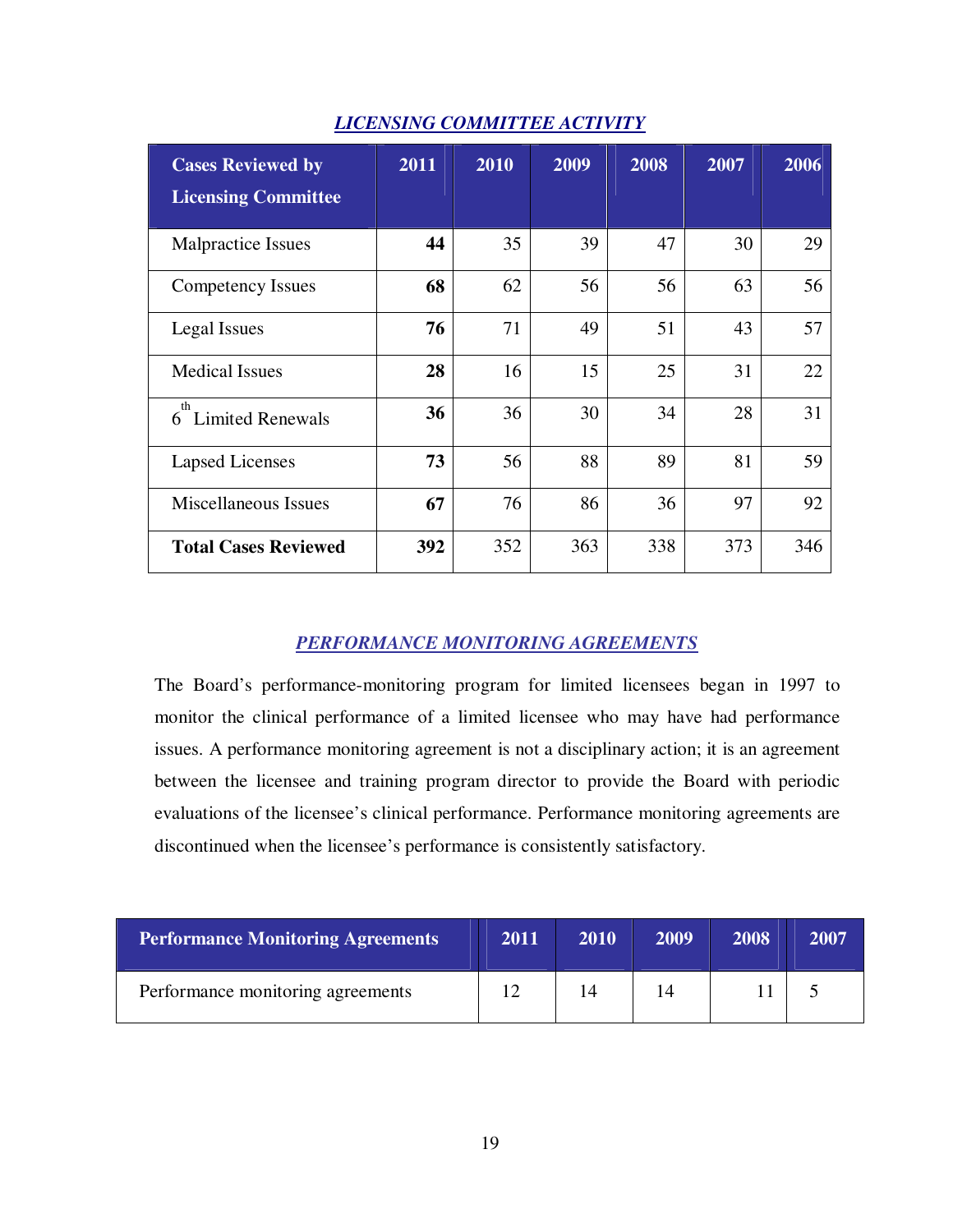## *LICENSING DIVISION SURVEY*

As an ongoing initiative to improve customer services, the Licensing Division surveys newly licensed physicians to identify opportunities for improvement and to expedite the licensing process within the scope of the Board's regulations. Survey responses are tabulated using the Likert Scale from 1–5, with 1 rated as "poor," 2–3 rated as "average" and 4-5 rated in the "excellent" range. The overall survey score for 2011 was 4.69% which is the highest average recorded since the Board began surveying newly-licensed physicians.

| <b>Survey Questions</b>                                                               | 2011<br><b>Responses</b> | 2010<br><b>Responses</b> | 2009<br><b>Responses</b> | 2008<br><b>Responses</b> | 2007<br><b>Responses</b> |
|---------------------------------------------------------------------------------------|--------------------------|--------------------------|--------------------------|--------------------------|--------------------------|
| 1. Was the Licensing staff courteous?                                                 | 4.68                     | 4.64                     | 4.25                     | 4.25                     | 4.18                     |
| 2. Was the staff knowledgeable?                                                       | 4.68                     | 4.62                     | 4.40<br>4.40             |                          | 4.18                     |
| 3. Did the staff provide you with the<br>correct information?                         | 4.70                     | 4.64                     | 4.28                     | 4.28                     | 4.12                     |
| 4. Did the staff direct you to the<br>appropriate person to answer your<br>questions? | 4.72                     | 4.70                     | 3.87                     | 3.87                     | 4.14                     |
| <b>Overall average score</b>                                                          | 4.69                     | 4.65                     | 4.20                     | 4.20                     | 4.16                     |

# *ENFORCEMENT DIVISION ACTIVITY*

The Enforcement Division is mandated by statute to investigate complaints and litigate adjudicatory matters involving physicians and acupuncturists. It strives to pursue complaints efficiently and fairly as it assists the Board in executing its public protection mandate. Cases are investigated by teams composed of a complaint counsel, an investigator and/or a nurse. Division complaint counsel negotiate voluntary agreements not to practice and for practice restrictions, consent orders, and they litigate Board matters referred to DALA.

In 2011, docketed complaints reversed a several-year decline. The number peaked at 758 in 2007, and had fallen 42% by 2010. In 2011 the number rose by 8%.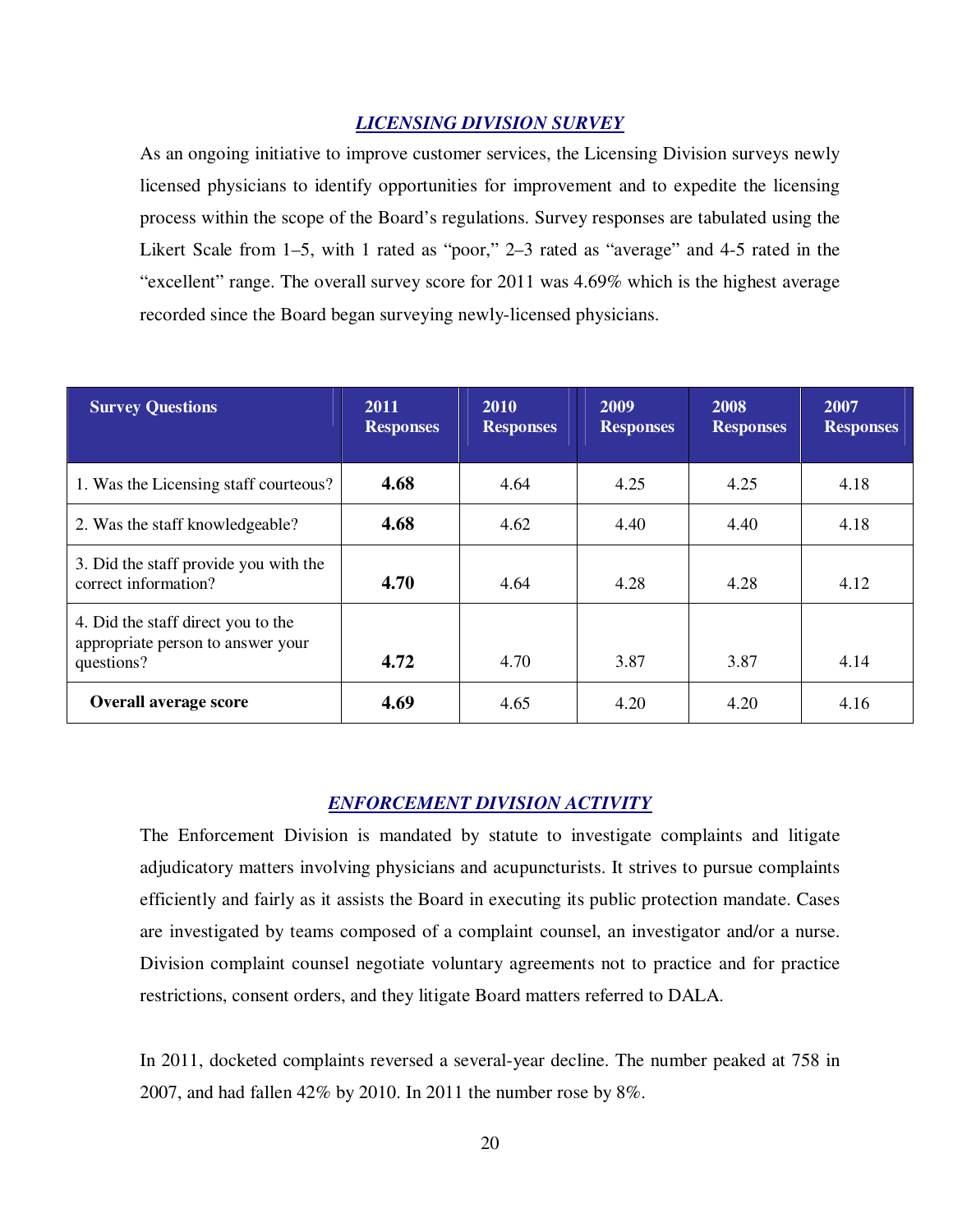| <b>COMPLAINTS</b>   | 2011  | 2010 | 2009 | 2008 | 2007 | 2006 |
|---------------------|-------|------|------|------|------|------|
| Undocketed*         | 292   | 291  | 226  | 298  | 224  | 257  |
| <b>Docketed</b>     | 474   | 439  | 491  | 554  | 758  | 650  |
| <b>Closed</b>       | 428   | 568  | 511  | 678  | 715  | 678  |
| Pending as of 12/31 | 300** | 243  | 386  | 383  | 522  | 479  |

\* Technically not actual complaints, but correspondence alleging behavior not in the Board's jurisdiction, lacking grounds for discipline, etc.

\*\*223 pre-adjudicatory

77 adjudicatory

# *LEGAL DIVISION ADJUDICATORY ACTIVITY*

The Division of Law and Policy maintains the Board's adjudicatory case files, schedules cases to be heard by the Board, prepares its Final Decisions and Orders, and tracks its disciplinary numbers. The tables below summarize the Board's adjudicatory activity in 2011.

| Type of Action                      | 2011 | 2010 | 2009 | 2008 | 2007 |
|-------------------------------------|------|------|------|------|------|
|                                     |      |      |      |      |      |
| <b>Consent Order</b>                | 20   | 18   |      | 31   |      |
| Final Decision & Order (FD&O)       | 5    | 21   | 8    | 14   | 12   |
| <b>Summary Suspension</b>           | 2    | 0    |      |      |      |
| Resignation                         | 6    | 5    |      |      | 14   |
| Voluntary Agreement Not To Practice | 14   | 14   | 14   |      |      |
| Assurance of Discontinuance         | O    |      |      |      |      |
| <b>TOTAL</b>                        | 47   | 59   | 46   | 55   |      |

| <b>Discipline by Type of Sanction</b> | 2011 | 2010 | 2009 | 2008 | 2007 |
|---------------------------------------|------|------|------|------|------|
| Admonishment                          | O    |      |      |      |      |
| Continuing Med. Educ. Requirement     | 2    | 6    |      |      |      |
| Fine                                  | 3    | q    |      |      |      |
| <b>Practice Restrictions</b>          | 3    |      | 3    |      |      |
| Probation                             | 8    | 16   |      |      |      |
| Reprimand                             | 6    | 13   | 14   | 3    |      |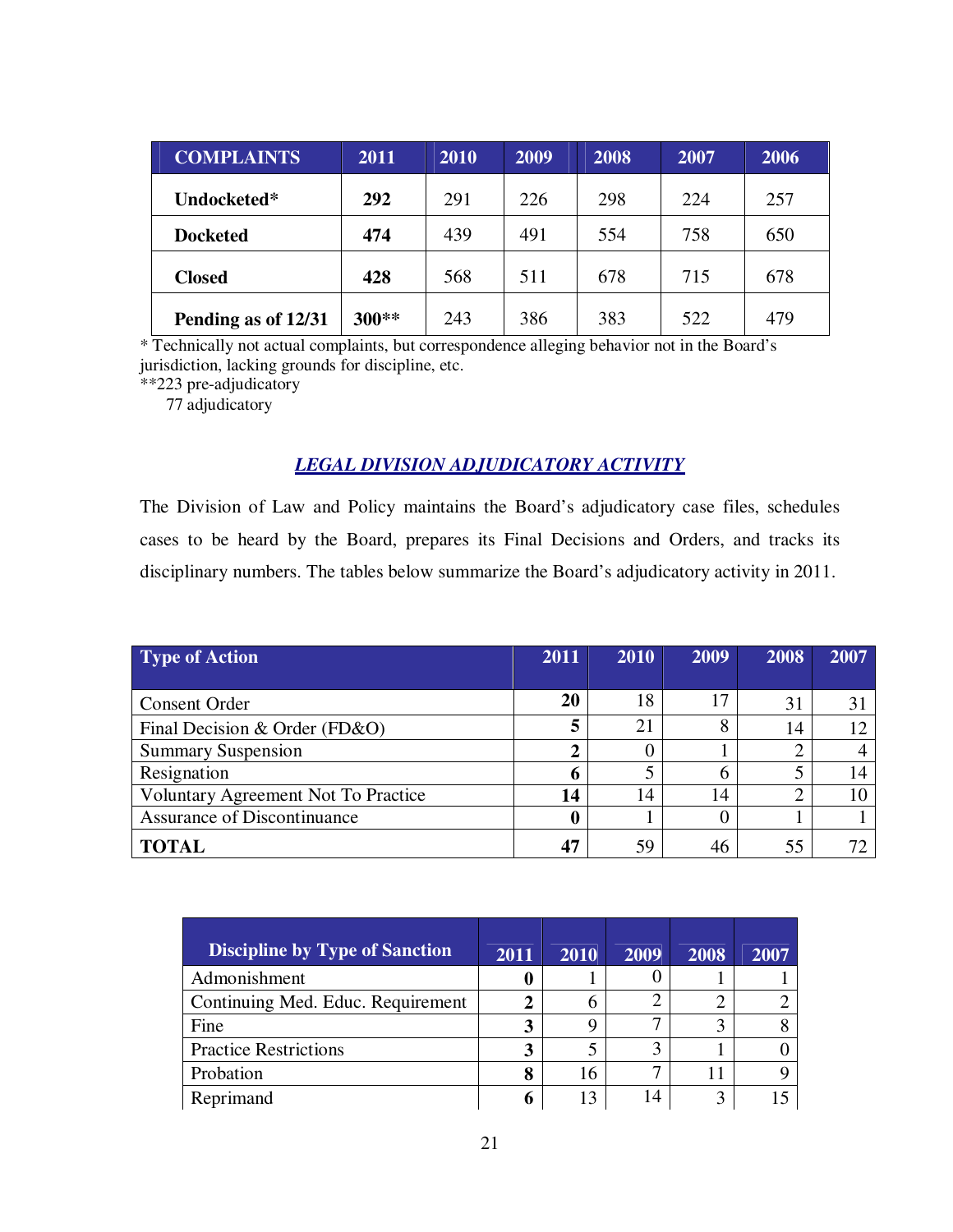| Resignation               | O  |    | n  |    |  |
|---------------------------|----|----|----|----|--|
| Revocation                | 3  | 10 |    |    |  |
| <b>Summary Suspension</b> | 2  |    |    |    |  |
| Suspension                | 11 | 15 |    | 18 |  |
| <b>Stayed Suspension</b>  | 8  | 16 | n  |    |  |
| <b>TOTAL PHYSICIANS</b>   |    |    |    |    |  |
| <b>DISCIPLINED</b>        | 34 |    | 32 | 53 |  |

In many instances disciplinary cases are resolved by the Board and the physician entering into a Consent Order in which facts and sanction are agreed upon. When a Consent Order cannot be achieved, a case is referred by law to the Division of Administrative Law Appeals where an Administrative Magistrate conducts an evidentiary hearing, determines the facts, and refers the case back to the Board for further action.

|                                              | 2011     | 2010 | 2009 | 2008 | 2007 |
|----------------------------------------------|----------|------|------|------|------|
| <b>Cases Referred to DALA</b>                | 16       |      |      | 24   | 28   |
| Cases Pending at DALA on 12/31               | 30       | 23   | 34   | 40   |      |
| <b>Cases Dismissed</b>                       | $\bf{0}$ |      |      |      |      |
| <b>Statements of Allegations Issued</b>      | 36       | 28   | 34   | 54   | 59   |
| <b>Probation Violations/Other Violations</b> | Δ        |      |      |      |      |

### *Statutorily Mandated Reports to the Board*

The Data Repository Unit (DRU) receives and processes statutory reports concerning physicians licensed in Massachusetts. Mandated reporters include physicians, other health care providers, health care facilities, malpractice insurers, professional medical associations, government agencies involved in the provision or oversight of health care and civil and criminal courts.

DRU staff members work with the Board's Data Repository Committee (DRC) which reviews mandated reports and to determine appropriate resolution, which can include referral to the Board's Enforcement Division for formal investigation. The DRU also provides information regarding Board disciplinary actions to national data collection systems, and it also ensures that appropriate hospital discipline information is accurately posted on Physician Profiles.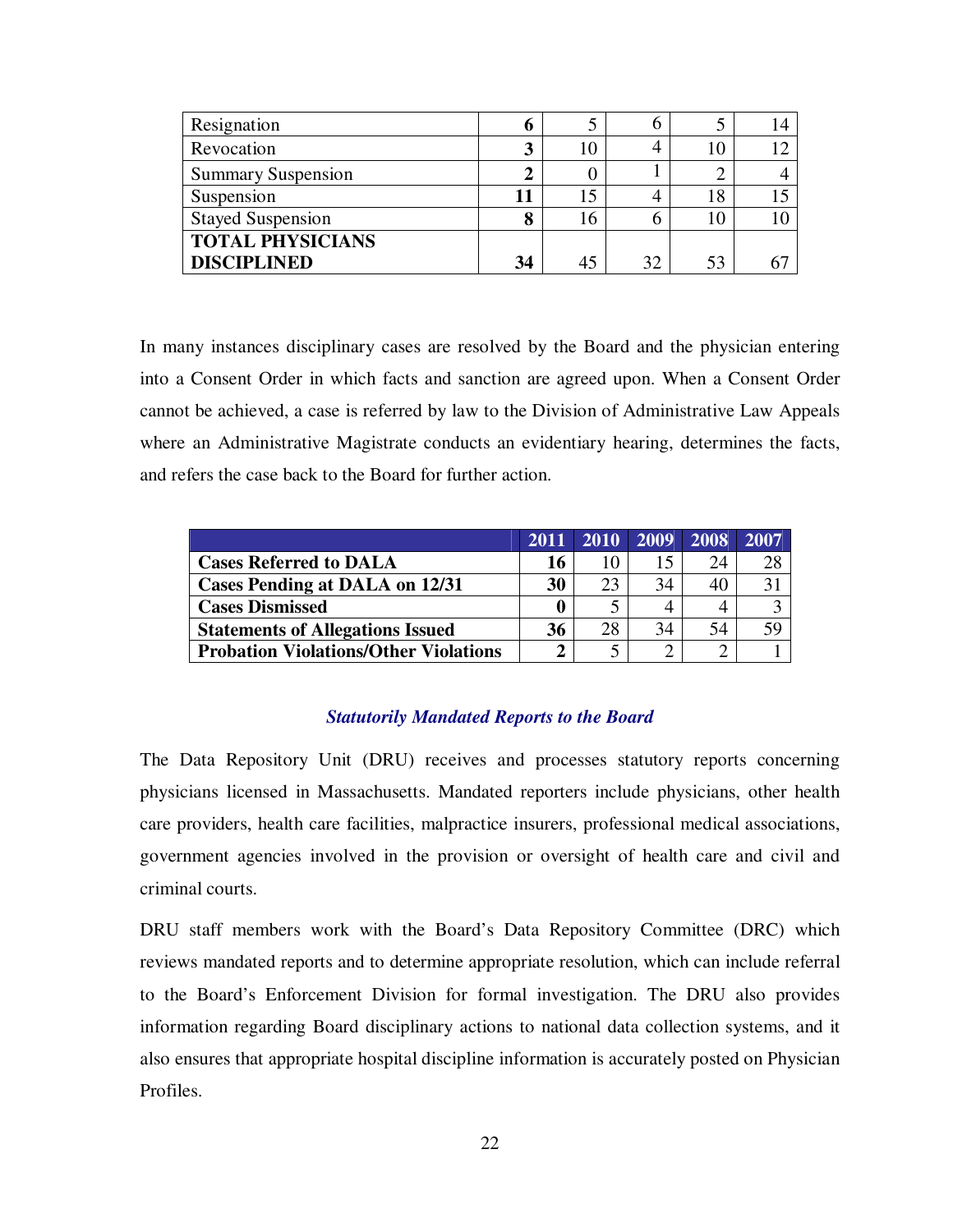| <b>TYPE OF REPORT</b>                      | 2011             | 2010  | 2009  | 2008           | 2007           | 2006     |
|--------------------------------------------|------------------|-------|-------|----------------|----------------|----------|
| Court Reports – malpractice                | 782              | 827   | 1101  | 871            | 818            | 727      |
| Court Reports – criminal                   | $\boldsymbol{0}$ | 0     | 0     | $\overline{0}$ | $\overline{4}$ | $\theta$ |
| <b>Closed Claim Reports</b>                | 919              | 879   | 973   | 904            | 867            | 977      |
| <b>Initial Disciplinary Action Reports</b> | 70               | 68    | 93    | 95             | 137            | 155      |
| <b>Subsequent Disciplinary Action</b>      |                  |       |       |                |                |          |
| Reports                                    | 47               | 47    | 73    | 75             | 82             | 115      |
| Annual Disciplinary Action Reports**       | 462              | 848   | 851   | 904            | 1,002          | 678      |
| Professional Society Disciplinary          |                  |       |       |                |                |          |
| Actions                                    | 19               | 0     |       | 3              | 3              | 5        |
| 5d (government agency) Reports             | 48               | 131   | 245   | 238            | 245            | 116      |
| 5f (peer) Reports                          | 56               | 31    | 50    | 40             | 31             | 57       |
| <b>Coveris Remedial Action Reports</b>     | 0                | 0     | 0     | $\theta$       |                | 4        |
| Self Reports (not renewal)                 | 20               | 27    | 64    | 23             | 5              | 4        |
|                                            |                  |       |       |                |                |          |
| <b>TOTAL</b>                               | 2,423            | 2,858 | 3,451 | 3,153          | 3,195          | 2,838    |

*Note: Physicians renew their licenses biennially; a large majority renew in odd-numbered years.* 

*\*\*The decrease in 2011 reflects a change in how disciplinary actions by multi-facility health care organizations are reported to the Board. A single report may now contain multiple incidents from different facilities under the same corporate umbrella.* 

### *Physician Health & Compliance Unit Activity*

The PHC Unit monitors physicians for a variety of health reasons, as well as for clinical competency. PHC Unit staff monitors physician compliance with all Board agreements by ensuring that all required reports are filed in a timely fashion. In addition, reports of violations of Board agreements are acted upon immediately. While the Board believes that remediation of any medical condition or impairment is possible, patient safety is paramount. If physicians do not abide by their agreements, the Board will act accordingly.

The PHC Unit reviews license applications referred to it by the Licensing Division; follows up on any reports of impairment, including reports from Physician Health Services of the Massachusetts Medical Society; and presents cases to the Licensing and Complaint Committees, as well as the Board.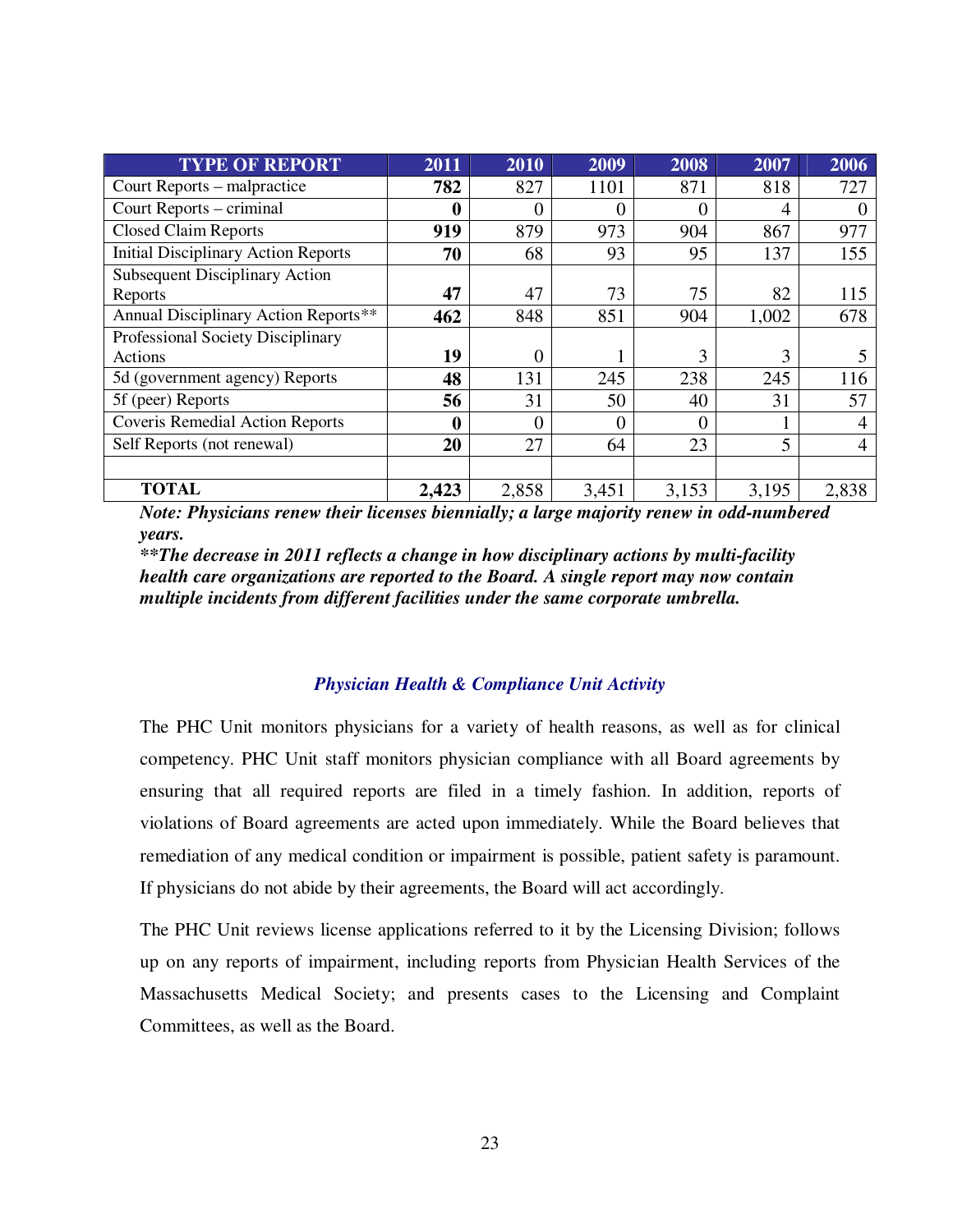| <b>Type of Physician Monitoring</b> | 2011           | 2010           | 2009 | 2008 |
|-------------------------------------|----------------|----------------|------|------|
| <b>Behavioral Health</b>            | $\overline{2}$ | $\overline{2}$ | 4    | 11   |
| <b>Mental Health</b>                | 11             | 13             | 15   | 13   |
| <b>Substance Use</b>                | 32             | 34             | 28   | 29   |
| <b>Clinical Competence</b>          | 7              | 6              | 6    | 13   |
| <b>Boundary Violations</b>          | 9              | 13             | 12   | 16   |
| <b>Behavioral/Mental Health</b>     | $\overline{2}$ | $\overline{2}$ | 5    | 6    |
| <b>Substance Use/Mental Health</b>  | 5              | 6              | 8    | 11   |
| <b>Other</b>                        | 10             | 14             | 15   | 17   |
| <b>TOTAL</b>                        | 78             | 90             | 93   | 116  |

# **Additional PHC Case Detail**

| <b>ACTION/DISPOSITION</b>                          | 2011 | 2010 | 2009                        |
|----------------------------------------------------|------|------|-----------------------------|
| <b>Cases Presented to the Board</b>                | 73   | 69   | 48                          |
| <b>Cases Presented to the Licensing Committee</b>  | 36   | 65   | 68                          |
| <b>Cases Presented to the Complaint Committee</b>  | 11   | 20   | 22                          |
| <b>Renewal Applications Reviewed</b>               | 9    | 6    | 22                          |
| <b>PHS Reports</b>                                 | 32   | 38   | 40                          |
| <b>Physicians Found in Violation of Agreements</b> | 2    | 6    | $\mathcal{D}_{\mathcal{L}}$ |
| <b>Physicians Who Completed Agreements</b>         | 18   | 18   | 17                          |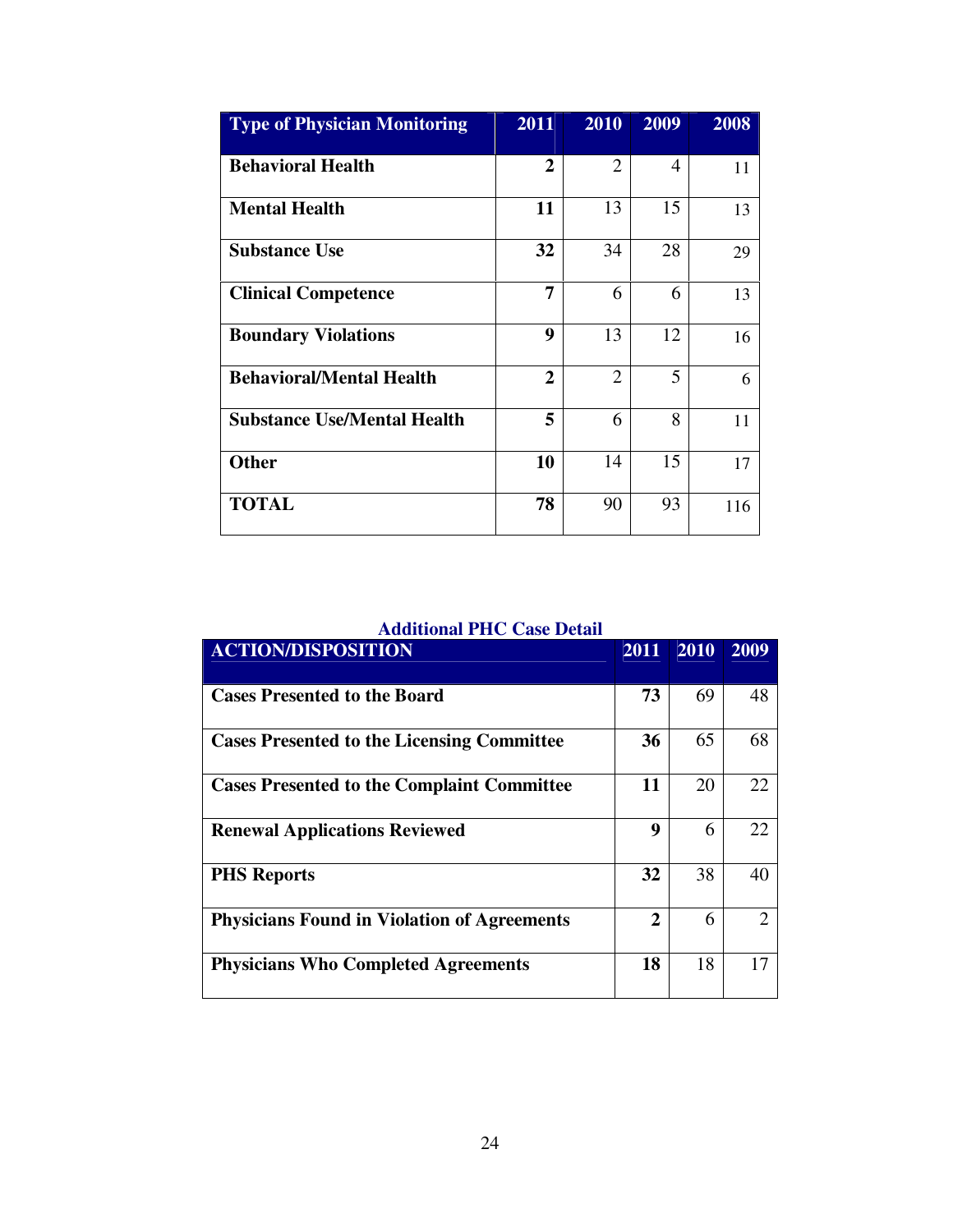# *QUALITY & PATIENT SAFETY DIVISION ACTIVITY*

| Year | <b>Maternal Death</b><br>(Type I) | <b>Ambulatory Procedure</b><br><b>Death</b><br>(Type 2) | <b>Wrong-site</b><br><b>Procedure</b><br>(Type 3) | <b>Unexpected</b><br><b>Death/Disabili</b><br>ty<br>$(\text{Type } 4)$ | <b>Total</b> |
|------|-----------------------------------|---------------------------------------------------------|---------------------------------------------------|------------------------------------------------------------------------|--------------|
| 2004 | 6                                 | 14                                                      | 24                                                | 590                                                                    | 634          |
| 2005 | 10                                | 21                                                      | 31                                                | 744                                                                    | 806          |
| 2006 | 5                                 | 17                                                      | 27                                                | 733                                                                    | 782          |
| 2007 | 8                                 | 14                                                      | 40                                                | 764                                                                    | 826          |
| 2008 | 5                                 | 17                                                      | 35                                                | 771                                                                    | 828          |
| 2009 |                                   | 9                                                       | 22                                                | 758                                                                    | 790          |
| 2010 | $\overline{2}$                    | 13                                                      | 21                                                | 854                                                                    | 890          |
| 2011 | 3                                 | 13                                                      | 30                                                | 674                                                                    | 720          |

# *Safety and Quality Reports to QPSD*